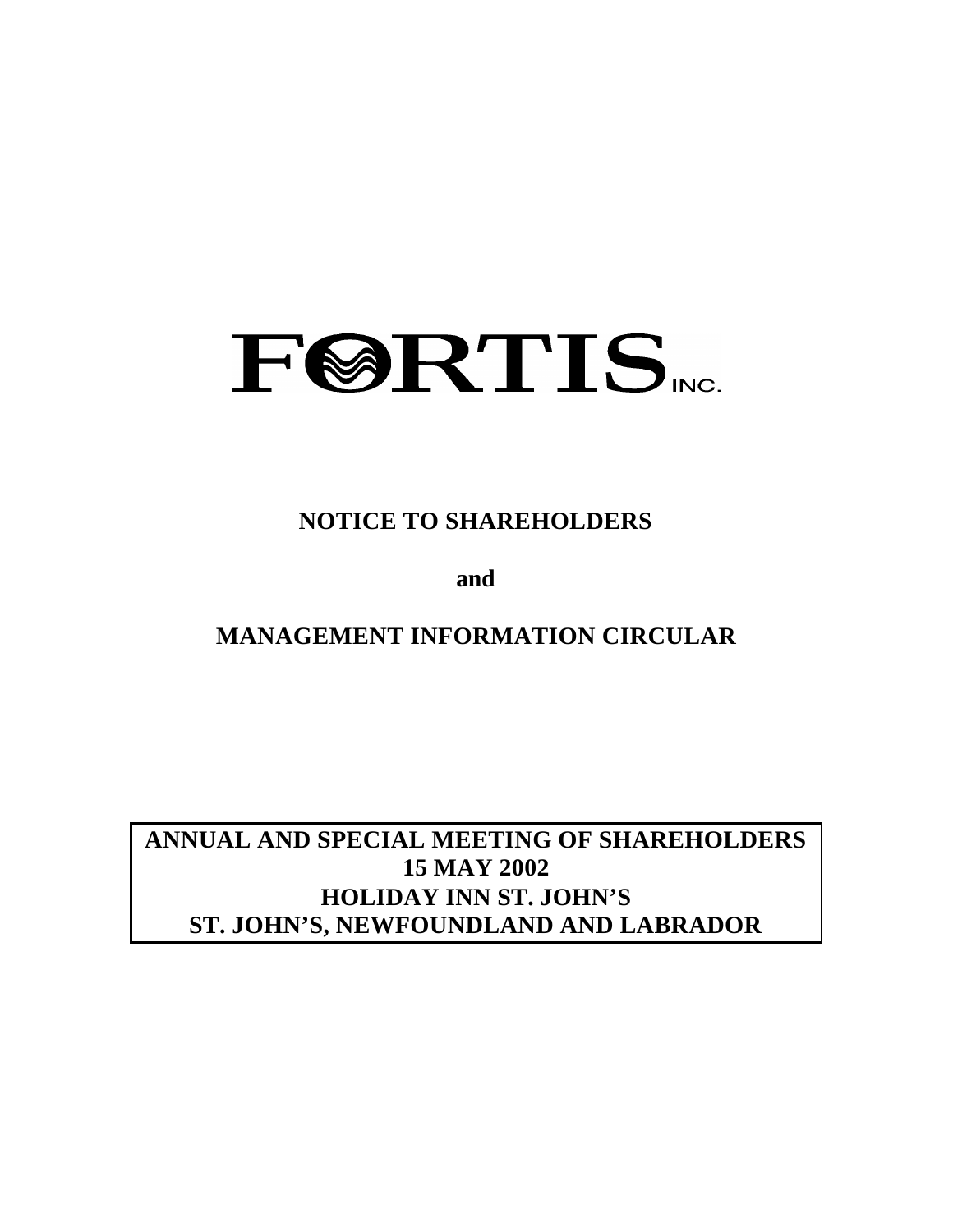# $\textbf{F@RTIS}_{\text{vec}}$

## **NOTICE OF ANNUAL AND SPECIAL MEETING OF SHAREHOLDERS \_\_\_\_\_\_\_\_\_\_\_\_\_\_\_\_\_\_\_\_\_\_\_\_\_\_\_\_\_\_\_\_\_\_\_\_\_\_\_\_\_\_\_\_\_\_\_\_\_\_\_\_\_\_\_\_\_\_\_\_\_\_\_\_\_\_\_\_\_\_\_\_\_**

**NOTICE IS HEREBY GIVEN** that the Annual and Special Meeting of Shareholders of FORTIS INC. (the "Corporation") will be held in Salon A, Holiday Inn St. John's, 180 Portugal Cove Road, St. John's, Newfoundland and Labrador, on Wednesday, 15 May 2002 at the hour of 11:00 a.m. (St. John's time) for the following purposes:

- 1. receive the consolidated financial statements of the Corporation for its financial year ended 31 December 2001, together with the Report of the Auditors thereon;
- 2. to elect directors;
- 3. to appoint auditors and to authorize the directors to fix the auditors' remuneration;
- 4. to consider and, if thought fit, to pass, a resolution approving the 2002 Stock Option Plan in the form of Schedule "A" to the Management Information Circular dated as of 22 March 2002**;** and
- 5. to transact such other business as may properly be brought before the meeting or any adjournment or adjournments thereof.

**DATED** at St. John's, Newfoundland and Labrador 22 March 2002

By Order of the Board

"signed R.W. McCabe"

Ronald W. McCabe General Counsel and Corporate Secretary

### **NOTES**

- 1. Shareholders who are unable to be present in person at the meeting are requested to sign and return the accompanying form of proxy in the envelope provided for that purpose.
- 2. Only holders of common shares of record at the close of business on 28 March 2002 will be entitled to vote at the meeting, except to the extent that a holder of record has transferred any of such shares after that date and the transferee of such shares establishes proper ownership and requests not later than 10 days before the meeting that the transferee's name be included in the list of shareholders eligible to vote at the meeting, in which case such shareholder shall be entitled to vote such common shares at the meeting.
- 3. A shareholder desiring to appoint another representative (who need not be a shareholder of the Corporation) may do so either by inserting such person's name in the blank space provided in the form of proxy or by completing another proper form of proxy and, in either case, depositing the completed proxy at the registered office of the Corporation or the principal office of Computershare Trust Company of Canada, 100 University Avenue, 9<sup>th</sup> Floor, Toronto, Ontario by 5:00 p.m. (Toronto time) on 14 May 2002, or with the Chair of the meeting on the day of the meeting or any adjournment or postponement thereof.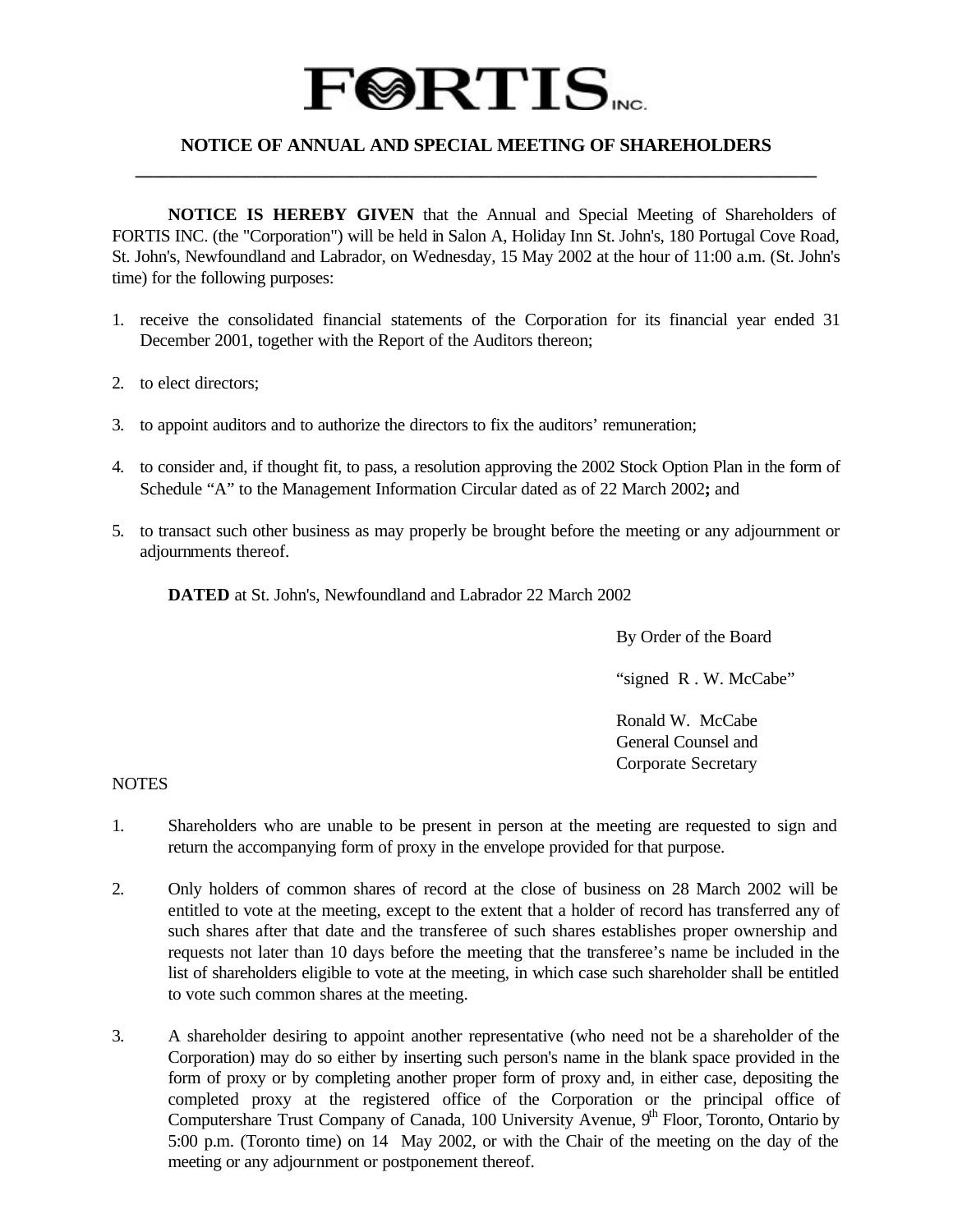## $\textbf{F@RTIS}_{\text{vec}}$  **\_\_\_\_\_\_\_\_\_\_\_\_\_\_\_\_\_\_\_\_\_\_\_\_\_\_\_\_\_\_\_\_\_\_\_\_\_\_\_\_\_\_**

## **MANAGEMENT INFORMATION CIRCULAR \_\_\_\_\_\_\_\_\_\_\_\_\_\_\_\_\_\_\_\_\_\_\_\_\_\_\_\_\_\_\_\_\_\_\_\_\_\_\_\_\_\_**

#### **PROXY SOLICITATION**

**This Management Information Circular is furnished in connection with the solicitation of proxies by the Management of FORTIS INC. (the "Corporation") for use at the Annual and Special Meeting of Shareholders of the Corporation to be held in Salon A, Holiday Inn St. John's, 180 Portugal Cove Road, St. John's, Newfoundland and Labrador on Wednesday, 15 May 2002 at the hour of 11:00 a.m. (St. John's time), and at any adjournment(s) or postponement(s) thereof, for the purposes set out in the foregoing notice of meeting. This solicitation is made by the Management of the Corporation.** It is expected that the solicitation will primarily be by mail but proxies may also be solicited personally, by telephone, email or facsimile by directors, officers and employees of the Corporation or by such agents as the Corporation may appoint. The Corporation has retained Georgeson Shareholder Communications Canada, Inc. ("GSCC") in connection with the solicitation of proxies and other advisory services at a cost of up to \$30,000 plus \$6.00 per inbound/outbound contact with shareholders and reimbursement of GSCC's disbursements. The cost of solicitation will be borne by the Corporation. Except as otherwise stated, the information contained herein is given as of 22 March 2002.

#### **VOTING OF PROXIES**

The persons named in the enclosed form of proxy are directors or officers of the Corporation and have consented to act as proxy for the shareholders who so appoint them. **A shareholder desiring to appoint another representative (who need not be a shareholder of the Corporation) may do so either by inserting such person's name in the blank space provided in the form of proxy or by completing another proper form of proxy and, in either case, depositing the completed proxy at the registered office of the Corporation or the principal office of Computershare Trust** Company of Canada, 100 University Avenue, 9<sup>th</sup> Floor, Toronto, Ontario by 5:00 p.m. (Toronto **time) on 14 May 2002, or with the Chair of the meeting on the day of the meeting or any adjournment or postponement thereof.**

The form of proxy affords the shareholder an opportunity to specify that the shares registered in the shareholder's name will be (a) voted, or withheld from voting, in respect of the election of directors, the appointment of auditors and the authorization of the directors to fix the remuneration of the auditors, and (b) voted for or against the approval of the Resolution to approve and ratify the 2002 Stock Option Plan.

On any ballot that may be called for, the shares represented by proxies in favour of Management nominees will be (a) voted or withheld from voting in respect of the election of directors, the appointment of auditors and the authorization of the directors to fix the remuneration of the auditors, and (b) voted for or against the approval of the Resolution to approve and ratify the 2002 Stock Option Plan in accordance with the specifications made by each shareholder.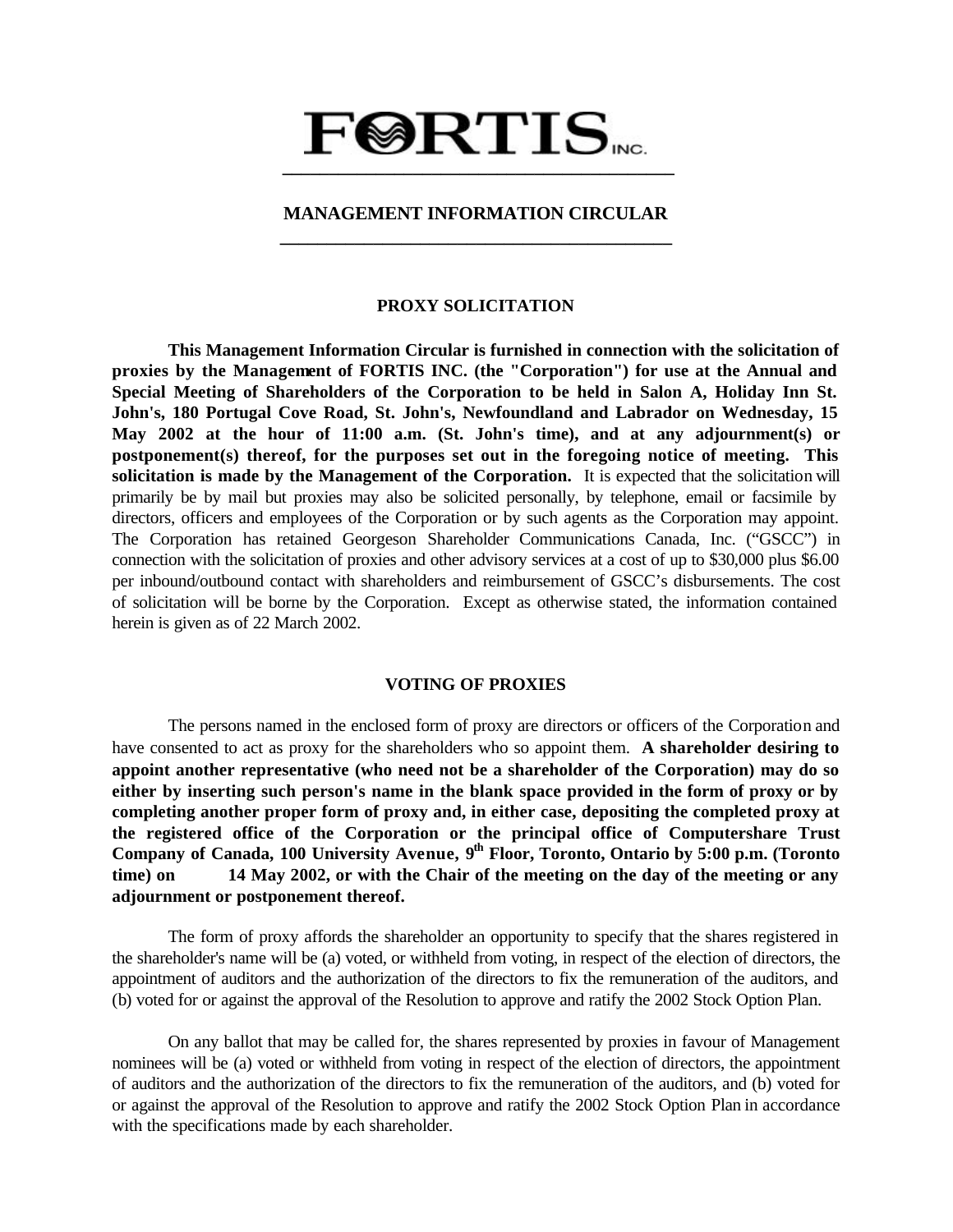**If a proxy does not specify how a proxy nominee is to vote in respect of the matters set forth in the proxy, the shares represented by proxies in favour of Management nominees will be voted FOR: the election of the directors listed hereafter; the appointment of auditors named herein and the authorization of the directors to fix the remuneration of the auditors; and the approval of the Resolution to approve and ratify the 2002 Stock Option Plan.**

The form of proxy confers discretionary authority on the proxy nominee with respect to amendments or variations of matters identified in the notice of meeting and with respect to other matters which may properly come before the meeting or any adjournment(s) or postponement(s) thereof. Management knows of no such amendments, variations or matters. However, if any such amendment, variation or matter should properly come before the meeting, the shares represented by proxies in favour of the Management nominees will be voted on such matters in accordance with the best judgment of the proxy nominee.

#### **REVOCATION OF PROXIES**

Proxies given by shareholders for use at the meeting may be revoked at any time prior to their use. In addition to revocation in any other manner permitted by law, a proxy may be revoked by an instrument in writing executed by the shareholder or by the shareholder's attorney authorized in writing or, if the shareholder is a corporation, under its corporate seal or by an officer thereof duly authorized. Where shares are held in joint or common ownership of any kind, the signature of each owner is required on the form of revocation. A form of revocation must be deposited either at the registered office of the Corporation or the principal office of Computershare Trust Company of Canada, 100 University Avenue, 9<sup>th</sup> Floor, Toronto, Ontario at any time not later than 5:00 p.m. (Toronto time) on 14 May 2002, or with the Chair of the meeting on the day of the meeting or any adjournment thereof.

#### **VOTING SHARES AND PRINCIPAL HOLDERS THEREOF**

The authorized capital of the Corporation consists of an unlimited number of Common Shares, an unlimited number of First Preference Shares, issuable in series, and an unlimited number of Second Preference Shares, issuable in series, in each case without nominal or par value. As of 22 March 2002, 15,088,248 Common Shares, 2,000,000 5.95% Fixed Rate Cumulative Redeemable Retractable First Preference Shares, Series B and no Second Preference Shares were issued and outstanding. Each Common Share carries one vote in respect of each matter to be voted upon at the meeting. None of the First Preference Shares currently carries the right to vote.

Only holders of Common Shares of record at the close of business on 28 March 2002 will be entitled to vote at the meeting except to the extent that a holder of record has transferred shares after that date and the transferee of such shares establishes proper ownership and requests not later than 10 days before the meeting that the transferee's name be included in the list of shareholders entitled to vote at the meeting.

To the best of the knowledge of the directors and officers of the Corporation, no shareholder beneficially owns, directly or indirectly, or exercises control or direction over more than 10% of the issued and outstanding Common Shares of the Corporation.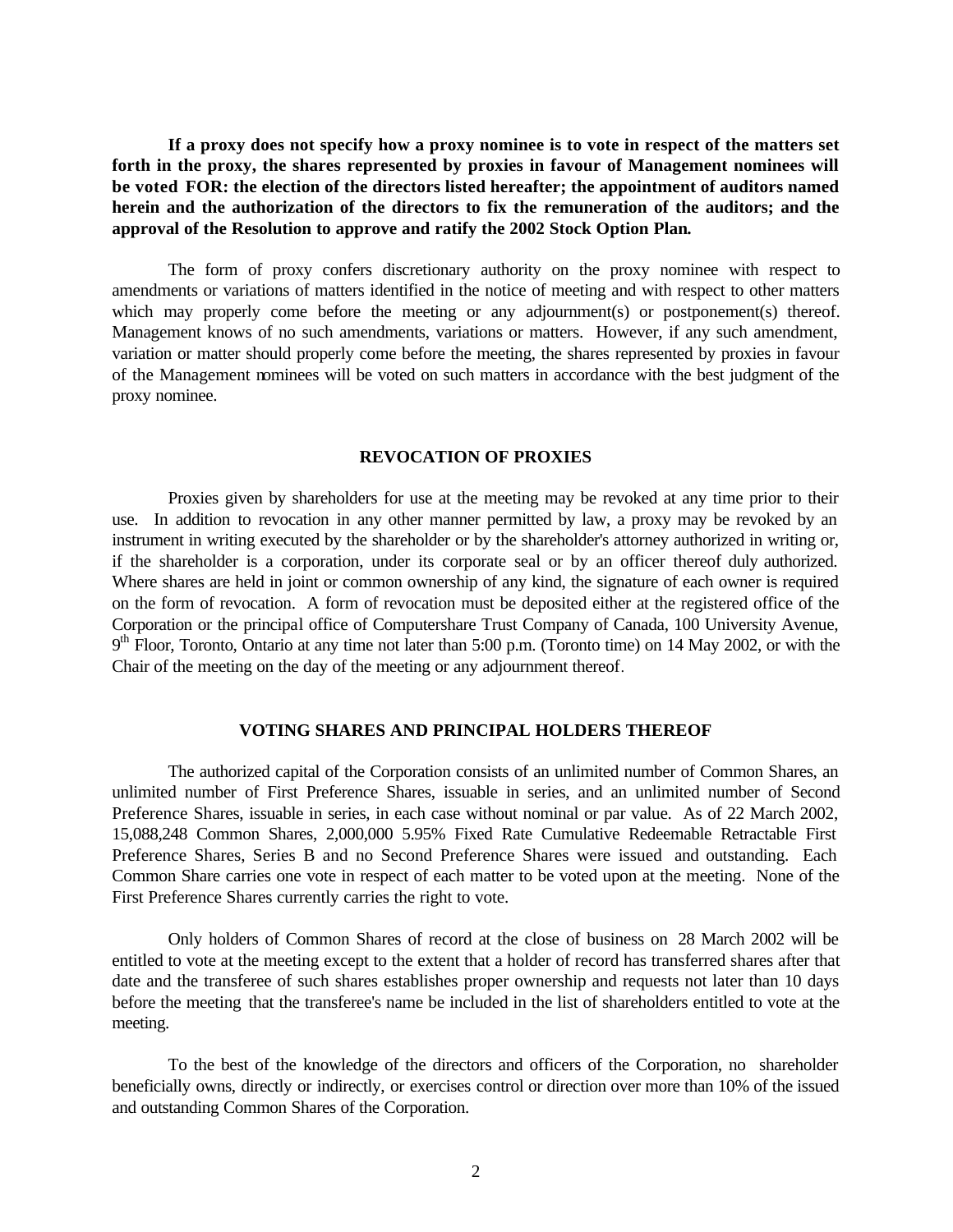## **MATTERS FOR CONSIDERATION OF SHAREHOLDERS ELECTION OF DIRECTORS**

The shareholders of the Corporation will be asked to elect eight directors for the ensuing year. The present term of office of each director of the Corporation will expire immediately prior to the election of directors at the meeting. Each person whose name follows is proposed to be elected as a director of the Corporation to serve until the next annual meeting of shareholders or until his or her successor is elected or appointed. Unless the authority to do so is withheld, proxies in favour of Management will be voted for the election of such proposed nominees as directors. If any of the proposed nominees should for any reason be unable to serve as a director of the Corporation, the persons named in the enclosed form of proxy reserve the right to nominate and vote for another nominee in their discretion unless the shareholder has specified in the proxy that the shares are to be withheld from voting in the election of directors. The Corporation does not have an executive committee of its Board of Directors.

**Common Shares of the**

| <b>Name</b>                                                   | <b>Present principal occupation</b><br>and position with the<br>Corporation   | <b>Director</b><br>since | <b>Corporation and its</b><br>subsidiaries beneficially<br>owned or over which<br>control or direction is<br>exercised <sup>(3)</sup> |
|---------------------------------------------------------------|-------------------------------------------------------------------------------|--------------------------|---------------------------------------------------------------------------------------------------------------------------------------|
| ANGUS A. BRUNEAU (1) (2)<br>St. John's, Newfoundland          | Chair of the Corporation                                                      | 1987                     | 11,495                                                                                                                                |
| <b>BRUCE CHAFE</b> <sup>(1)</sup><br>St. John's, Newfoundland | Corporate Director                                                            | 1997                     | 1,121                                                                                                                                 |
| DARRYL D. FRY <sup>(2)</sup><br>Osprey, Florida               | Corporate Director                                                            | 1998                     | 7,000                                                                                                                                 |
| <b>GEOFFREY F. HYLAND</b> <sup>(1)</sup><br>Alton, Ontario    | President and Chief Executive<br>Officer<br>ShawCor Ltd.<br>(energy services) | 2001                     | 1,000                                                                                                                                 |
| LINDA L. INKPEN <sup>(2)</sup><br>St. John's, Newfoundland    | <b>Medical Practitioner</b>                                                   | 1994                     | 1,120                                                                                                                                 |
| H. STANLEY MARSHALL<br>St. John's, Newfoundland               | President and Chief Executive<br>Officer of the Corporation                   | 1995                     | 25,910                                                                                                                                |
| JOHN S. McCALLUM <sup>(1)</sup><br>Winnipeg, Manitoba         | Professor of Finance<br>University of Manitoba<br>(educational institution)   | 2001                     | 1,000                                                                                                                                 |
| ROY P. RIDEOUT <sup>(2)</sup><br>Toronto, Ontario             | Chairman and Chief Executive<br>Officer<br>Clarke Inc.<br>(transportation)    | 2001                     | 2,000                                                                                                                                 |

(1) These individuals serve on the Audit Committee.

(2) These individuals serve on the Governance and Human Resources Committee.

(3) The respective nominees have furnished the information relating to share ownership.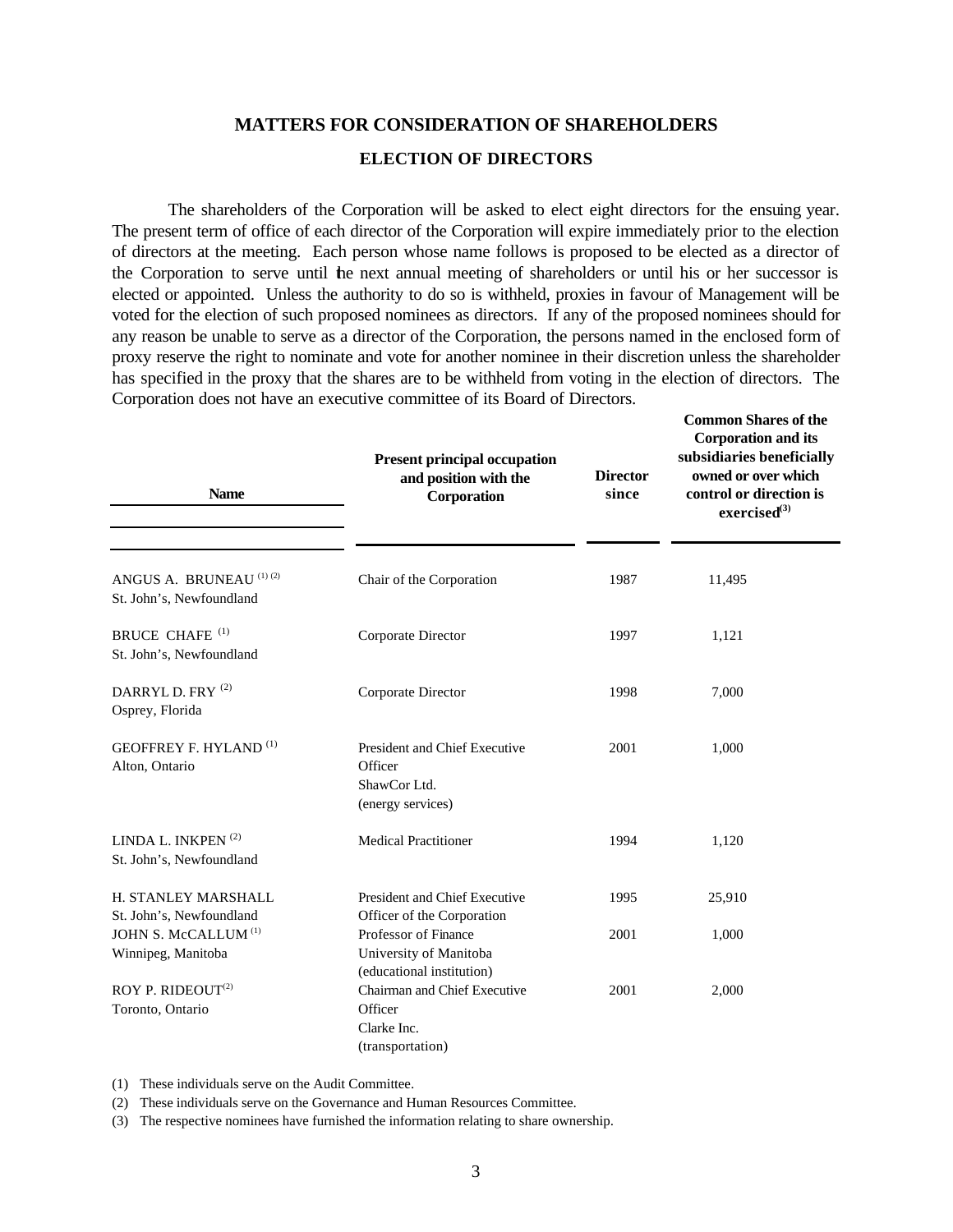The above named nominees, other than Dr. McCallum, are directors who were elected to their present term of office by a vote of shareholders at the 2001 Annual and Special Meeting of Shareholders of the Corporation.

Dr. McCallum was appointed to the Board on 10 July 2001 to fill the vacancy created by the resignation of Mr. David Scales. Dr. McCallum is a Professor of Finance in the Faculty of Management of the University of Manitoba in Winnipeg and has held this position since 1973.

## **APPOINTMENT OF AUDITORS AND AUTHORIZATION OF THE DIRECTORS TO FIX THE AUDITORS' REMUNERATION**

Deloitte & Touche LLP were appointed auditors of the Corporation at the 2001 Annual and Special Meeting of Shareholders. The Directors and Management propose to nominate Deloitte & Touche LLP as the auditors of the Corporation to hold office until the close of the next annual meeting of shareholders. The directors, through the Audit Committee, negotiate with the auditors of the Corporation, on an arm's length basis, in determining the fees to be paid to the auditors. Such fees have been based upon the complexity of the matters dealt with and the time expended by the auditors in providing services to the Corporation. Management believes that the fees negotiated in the past with the auditors of the Corporation have been reasonable in the circumstances and would be comparable to fees charged by other auditors providing similar service. The shares represented by proxies in favour of Management nominees will be voted for the appointment of Deloitte & Touche LLP as auditors of the Corporation and the authorization of the directors to fix the auditors' remuneration unless the shareholder has specified in the proxy that the shares are to be withheld from voting in respect of the appointment of auditors and such authorization.

## **APPROVAL OF 2002 STOCK OPTION PLAN**

The Corporation adopted an Executive Stock Option Plan and Directors' Stock Option Plan in 1988 and 1998, respectively (the "Former Plans"). The Executive Stock Option Plan is administered by the Governance and Human Resources Committee (the "Committee") and the Directors' Stock Option Plan is administered by the board of directors of the Corporation (the "Board"). As at 22 March 2002, a total of 362,306 options granted under the Former Plans to directors, officers and key employees remained outstanding. These options expire at various dates not la ter than 15 May 2011.

The Corporation wishes to adopt a new stock option plan which will provide directors, officers and employees of the Corporation and its subsidiaries with compensation opportunities that will encourage share ownership and enhance the Corporation's ability to attract, retain and motivate key personnel and reward significant performance achievements. In that regard, and with a view to maintaining a stock option plan which is competitive in its terms with those of other public companies, the Board approved a new stock option plan on 7 March 2002 (the "2002 Stock Option Plan"), subject to the approval of the shareholders of the Corporation as well as the approval of the Toronto Stock Exchange (the "TSE") and any other applicable regulatory authority. Notwithstanding the adoption of the 2002 Stock Option Plan, the Corporation will preserve each of the Former Plans which will continue to exist and remain in force as long as any options granted under such Former Plans are outstanding or the term of such options will not have expired or such options will not have been exercised. No consolidation of the options already granted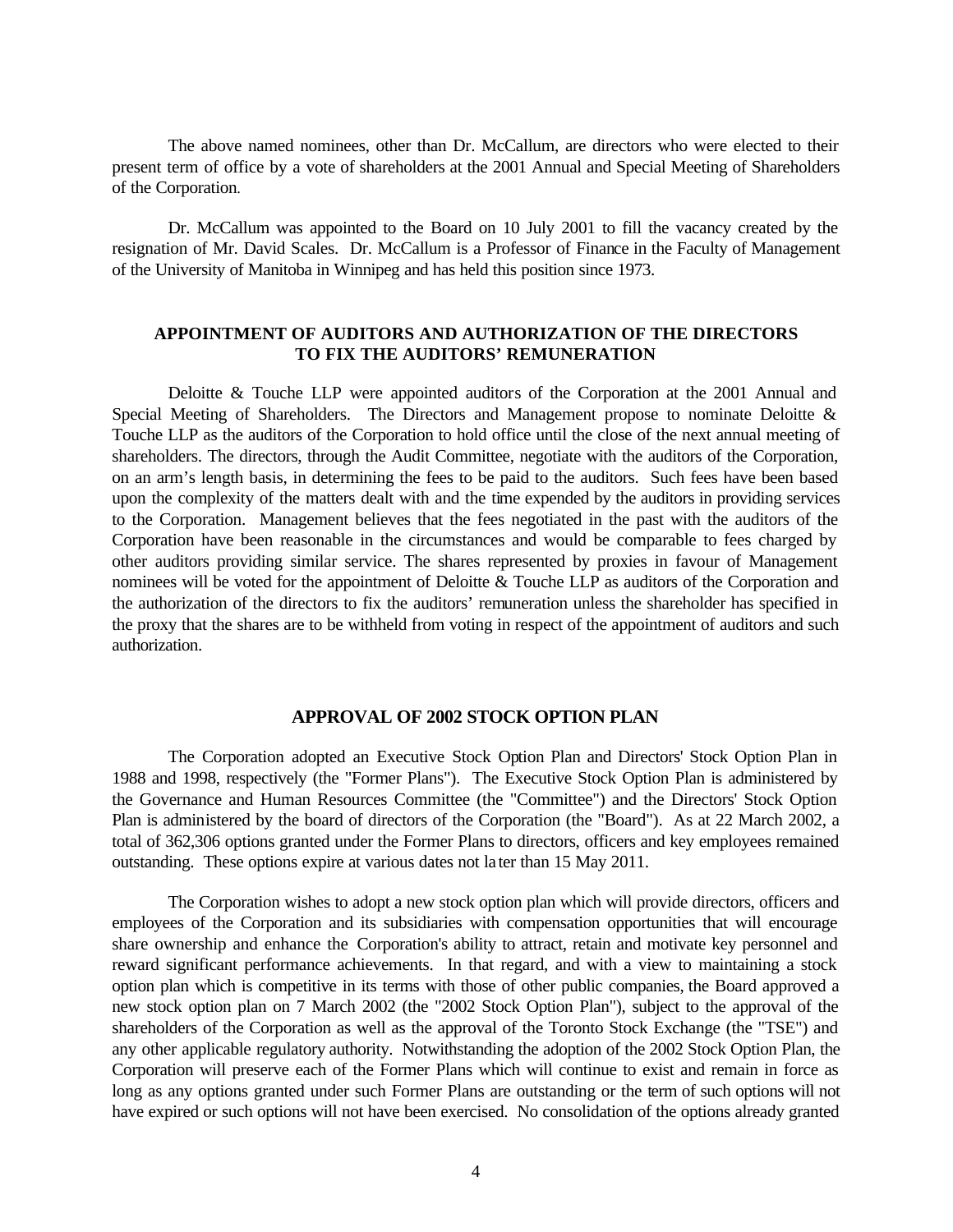under either of the Former Plans will be made into the 2002 Stock Option Plan. Upon approval of the 2002 Stock Option Plan, the Corporation will cease to grant options under the Former Plans. Consequently, the Corporation will have for a certain time three stock option plans in force, although all new options to be granted by the Corporation will be granted pursuant to the 2002 Stock Option Plan.

A copy of the 2002 Stock Option Plan is attached as Appendix I to the resolution of the shareholders of the Corporation which is attached hereto as Schedule A.

The principal features of the 2002 Stock Option Plan are as follows:

- 1. The 2002 Stock Option Plan provides for grants of options to directors, officers and employees of the Corporation and its subsidiaries, including Canadian Niagara Power Company, Limited.
- 2. The maximum number of Common Shares which the Corporation may reserve and set aside for issue pursuant to the 2002 Stock Option Plan is 980,000. Accordingly, the total number of Common Shares that will be reserved for issuance under the 2002 Stock Option Plan and all other compensation arrangements (including Common Shares which continue to be reserved for issuance upon the exercise of options outstanding pursuant to the Former Plans) will be 1,505,824 representing approximately 9.9% of the Corporation's currently issued and outstanding Common Shares.
- 3. Upon recommendation of the Committee, the Board will determine the grant of options to directors and the terms of such options. The Committee will determine the grant of options to officers and employees and the terms of such options.
- 4. Determination of the exercise price of options remains at the discretion of the Committee or Board, as the case may be, provided that the exercise price is not less than the market price of the Common Shares of the Corporation at the time of grant. The market price will be determined as the average of the daily average of the high and low board lot trading prices of the Common Shares of the Corporation on the TSE for the last five trading days immediately preceding the date of grant.
- 5. No options will be granted under the 2002 Stock Option Plan if, together with any other share compensation arrangement established or maintained by the Corporation, such granting of options could result, at any time, in (a) the issuance to any one insider of the Corporation and such insider's associates, within a one-year period, of a number of Common Shares exceeding 5% of the issued and outstanding Common Shares and (b) the number of Common Shares reserved for issuance under options granted to any one eligible person exceeding 5% of the issued and outstanding Common Shares.
- 6. Options granted will have a maximum term of 10 years from the date of grant.
- 7. Options may not be transferred, assigned or otherwise encumbered, unless they are transferred under the succession laws applicable at the time of death of the optionee.
- 8. Vested options will expire no later than three years after the termination of an optionee's employment if the optionee is an officer or employee and no later than one year after the date an optionee who is a director ceases to be a director of the Corporation.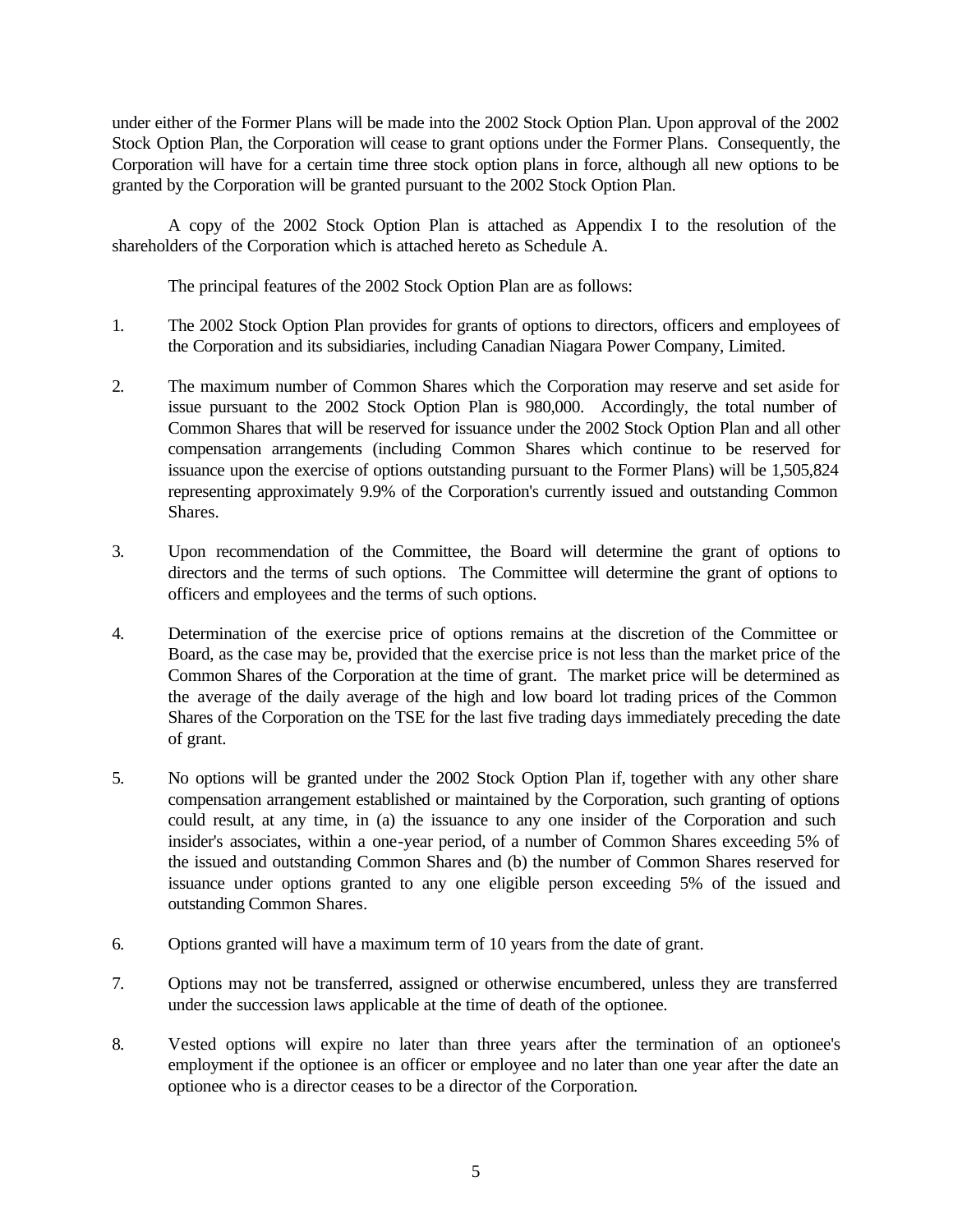- 9. In the event (a) a general offer to purchase all of the issued Common Shares is made by a third party, (b) the Corporation proposes to sell all or substantially all of its assets or to merge or amalgamate with any other corporation (other than a subsidiary of the Corporation) or (c) there is a change in the composition of the Board such that the directors of the Corporation in office immediately prior to such change do not constitute a majority of the Board, each option may be exercised (regardless of whether such option has vested) by the optionee at any time up to and including the earlier of (i) the expiry time of a general offer to purchase referred to in (a) above, and (ii) the date that is 30 days immediately succeeding the date of the completion of a transaction referred in (b) or (c) above, and the Corporation may require the acceleration of the time for the exercise of the Option and of the time for the fulfilment of any conditions or restrictions on such exercise.
- 10. The Corporation may in its sole discretion lend money or provide guarantees or other support agreements to assist an optionee (other than a director who is not an officer) to fund all or part of the option price for the Common Shares being purchased pursuant to an option. The term of any such loan or guarantee shall not be greater than 10 years following the date of the grant of the option. In connection with any such loan made or guarantee provided by the Corporation, an optionee shall pledge as security to the Corporation the Common Shares purchased with the proceeds of such loan or loan guarantee, and the sole recourse of the Corporation against such optionee shall be with respect to such pledged Common Shares.
- 11. Appropriate adjustments in the number of Common Shares subject to the 2002 Stock Option Plan, and as regards options granted, or to be granted, in the number of Common Shares which are subject to options and in the option price, will be made by the Committee in its discretion to give effect to adjustments in the number of Common Shares resulting from subdivisions, consolidations or reclassifications of the Common Shares or other relevant changes in the capital stock of the Corporation.
- 12. The Board may, subject to any required regulatory approval, amend or discontinue the 2002 Stock Option Plan at any time, provided however, that no such amendment may materially and adversely affect any option rights previously granted to an optionee under the Plan without the written consent of the optionee, except to the extent required by law or by any regulatory authority. However, any amendment of the 2002 Stock Option Plan that would (a) materially increase or decrease the benefits under the 2002 stock Option Plan, (b) materially increase or decrease the number of Common Shares that may be issued pursuant to options granted under the 2002 Stock Option Plan (other than as a result of a change in the capital stock referred to in paragraph 11 above), or (c) materially modify the requirements as to eligibility for participation in the 2002 Stock Option Plan shall be effective only if such amendment is approved by the shareholders of the Corporation within twelve months before or after the date on which such amendment is adopted by the Board and, if required, is also approved by any applicable regulatory authority.

According to applicable regulatory requirements, the 2002 Stock Option Plan must be submitted for approval by the shareholders of the Corporation and applicable regulatory authorities. To be adopted the 2002 Stock Option Plan must be approved by a majority of the votes cast by shareholders who vote in respect of the resolution at the meeting. The text of the resolution approving the 2002 Stock Option Plan, together with a copy of the 2002 Stock Option Plan is attached hereto as Schedule "A". The Board recommends to the shareholders of the Corporation that they vote in favour of the adoption and ratification of the 2002 Stock Option Plan.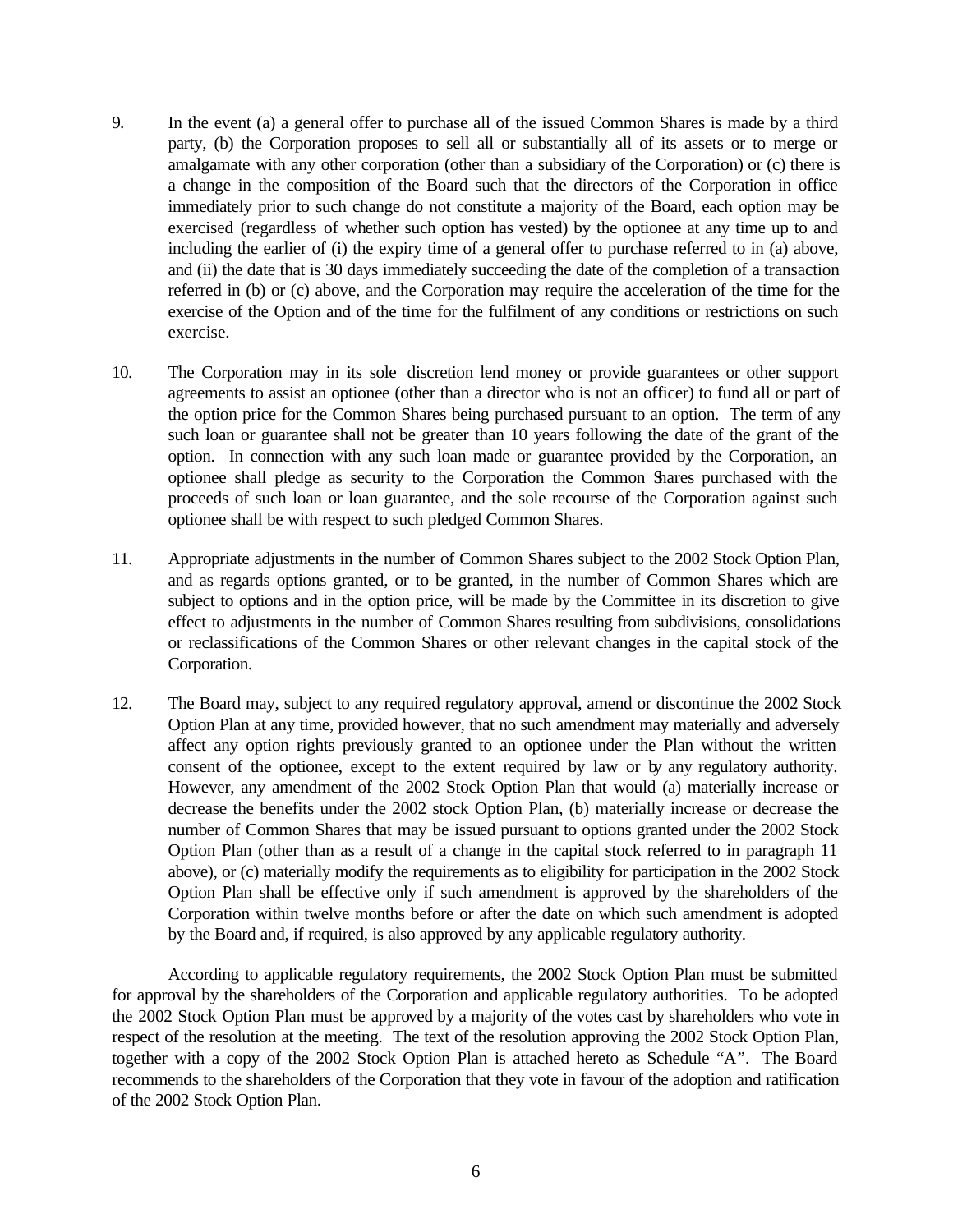**Unless otherwise specifically instructed, the person named in the enclosed form of proxy will vote IN FAVOUR of the approval and ratification of the 2002 Stock Option Plan.**

## **COMPENSATION OF NAMED EXECUTIVE OFFICERS**

The following table sets forth information concerning the annual and long-term compensation earned for services rendered during each of the last three financial years in respect of the Chief Executive Officer of the Corporation and each of the other most highly compensated executive officers of the Corporation (the "Named Executive Officers").

|                                |      | <b>Annual Compensation</b> |                        |                                              |                                                     | <b>Long-Term Compensation</b>                       |                                                    |
|--------------------------------|------|----------------------------|------------------------|----------------------------------------------|-----------------------------------------------------|-----------------------------------------------------|----------------------------------------------------|
| Name and Principal Position    | Year | Salary<br>$(\$)$           | <b>Bonus</b><br>$(\$)$ | Other Annual<br>Compensation $(1)$<br>$(\$)$ | Securities<br>Under<br>Options<br>Granted<br>$(\#)$ | Long-Term<br>Incentive<br>Plan<br>Payouts<br>$(\$)$ | All Other<br>Compensation <sup>(2)</sup><br>$(\$)$ |
|                                |      |                            |                        |                                              |                                                     |                                                     |                                                    |
| H. STANLEY MARSHALL            | 2001 | 440,000                    | 458,486                | 139,052                                      | 28,747                                              |                                                     | 2,397                                              |
| President and Chief Executive  | 2000 | 408,000                    | 242,342                | 103,465                                      | 20,995                                              | 69,241                                              | 1,456                                              |
| Officer                        | 1999 | 373,000                    | 189,298                | 34,859                                       | 15,193                                              |                                                     | 1,324                                              |
| KARL W. SMITH $^{(3)}$         | 2001 | 210,000                    | 121,275                | 148,888                                      | 10,976                                              |                                                     | 2,397                                              |
| Vice President, Finance and    | 2000 | 200,000                    | 75,000                 | 29,258                                       | 8,576                                               | 10,000                                              | 1,469                                              |
| <b>Chief Financial Officer</b> | 1999 | 166,333                    | 44,086                 | 1,992                                        | 4,399                                               |                                                     | 15,054                                             |
| <b>RONALD W. McCABE</b>        | 2001 | 165,000                    | 77,344                 | 31,132                                       | 4,312                                               | ---                                                 | 1,709                                              |
| General Counsel and            | 2000 | 150,300                    | 45,090                 | 2,363                                        | 5,156                                               | ---                                                 | 691                                                |
| Corporate Secretary            | 1999 | 135,000                    | 35,100                 | 2,101                                        | 3,666                                               | ---                                                 | 628                                                |

#### *Summary Compensation Table*

- (1) Includes the difference between purchase price and market price of Common Shares purchased through the exercise of stock options (see *Aggregate Option Exercises During the Most Recently Completed Financial Year and Financial Year-End Option Values* table), interest benefits and directors' fees from subsidiaries. Perquisites and other personal benefits, securities and property are not disclosed as they did not exceed the minimum disclosure thresholds.
- (2) Represents (i) the dollar value of insurance premiums paid by the Corporation with respect to term life insurance; and (ii) in the case of Mr. Smith, vacation pay paid by Newfoundland Power in 1999 to Mr. Smith pursuant to a policy available to all employees of Newfoundland Power.
- (3) Mr. Smith was appointed Vice President, Finance and Chief Financial Officer of the Corporation on 12 August 1999. Prior to then he was Vice President, Finance and Chief Financial Officer of Newfoundland Power Inc., a subsidiary of the Corporation.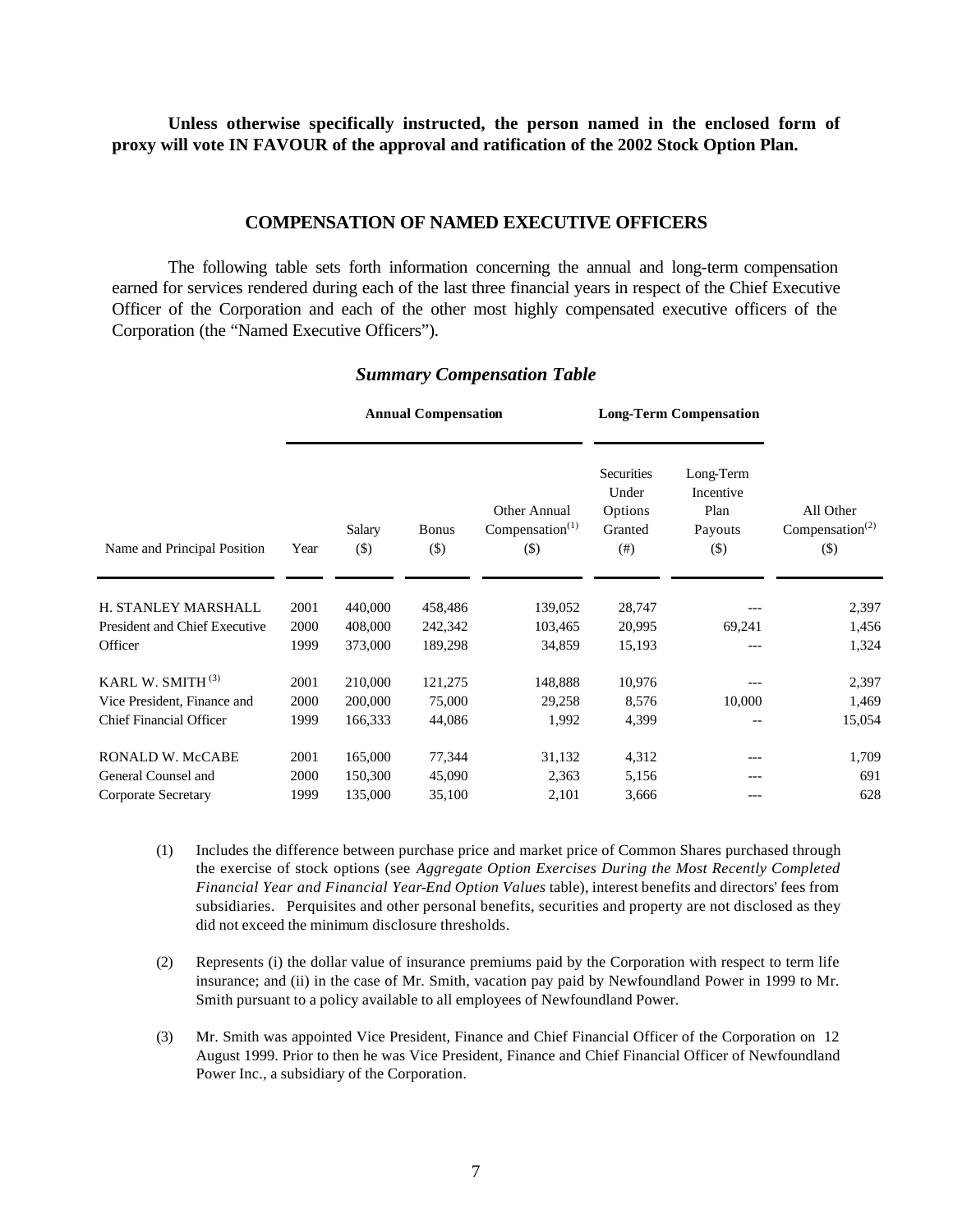The following table sets forth all grants of stock options to the Named Executive Officers of the Corporation under the Corporation's Executive Stock Option Plan during the financial year ended 31 December 2001.

| <b>Name</b>             | <b>Securities</b><br><b>Under</b><br><b>Options</b><br><b>Granted</b><br>#)<br>Common<br>Shares <sup>(1)</sup> | % of Total<br><b>Options Granted</b><br>to Employees in<br>Financial<br>$Year^{(2)}$ | <b>Exercise</b><br>Price <sup>(3)</sup><br>(\$/Security) | of<br><b>Securities</b><br>Underlying<br>Options on the<br>Date<br>of $Gran(3)$<br>(\$/Security) | <b>Expiration Date</b> |
|-------------------------|----------------------------------------------------------------------------------------------------------------|--------------------------------------------------------------------------------------|----------------------------------------------------------|--------------------------------------------------------------------------------------------------|------------------------|
| H. STANLEY MARSHALL     | 28,747                                                                                                         | 20                                                                                   | 38.265                                                   | 38.265                                                                                           | 15 May 2011            |
| KARL W. SMITH           | 10,976                                                                                                         | 8                                                                                    | 38.265                                                   | 38.265                                                                                           | 15 May 2011            |
| <b>RONALD W. McCABE</b> | 4,312                                                                                                          | 3                                                                                    | 38.265                                                   | 38.265                                                                                           | 15 May 2011            |

## *Option Grants During the Most Recently Completed Financial Year*

**Market Value** 

(1) Options vest at the rate of 25% per annum commencing 16 May 2002.

(2) Represents percentage of total options granted under the Executive Stock Option Plan.

(3) Exercise price and market value are the average of the daily high and low board lot trading prices of Common Shares traded on the Toronto Stock Exchange on the five trading days immediately preceding the date of the grant of the option.

The following table sets forth details of all exercises of options by the Named Executive Officers during the financial year ended 31 December 2001 and the financial year-end number and value of unexercised options on an aggregated basis.

## *Aggregate Option Exercises During the Most Recently Completed Financial Year and Financial Year-End Option Values*

| <b>Name</b>          | <b>Securities</b><br><b>Acquired</b><br>on Exercise<br>#) | <b>Aggregate Value</b><br><b>Realized</b><br>$(\$)$ | <b>Unexercised Options</b><br>at Financial Year-End<br>#)<br>Exercisable/<br>Unexercisable | <b>Value of Unexercised</b><br>in-the-Money Options<br>at Financial Year-End<br>$($ \$)<br>Exercisable/<br>Unexercisable |
|----------------------|-----------------------------------------------------------|-----------------------------------------------------|--------------------------------------------------------------------------------------------|--------------------------------------------------------------------------------------------------------------------------|
| H. STANLEY MARSHALL  | 8.853                                                     | 69,607                                              | 46,601/                                                                                    | 540,921/                                                                                                                 |
| <b>KARL W. SMITH</b> | 8,576                                                     | 107,543                                             | 28,747<br>7,815/                                                                           | 249,668<br>48,929/                                                                                                       |
|                      |                                                           |                                                     | 10,976                                                                                     | 95,327                                                                                                                   |
| RONALD W. McCABE     | 3,021                                                     | 30,814                                              | 11,669/<br>4,312                                                                           | 132,553/<br>37,450                                                                                                       |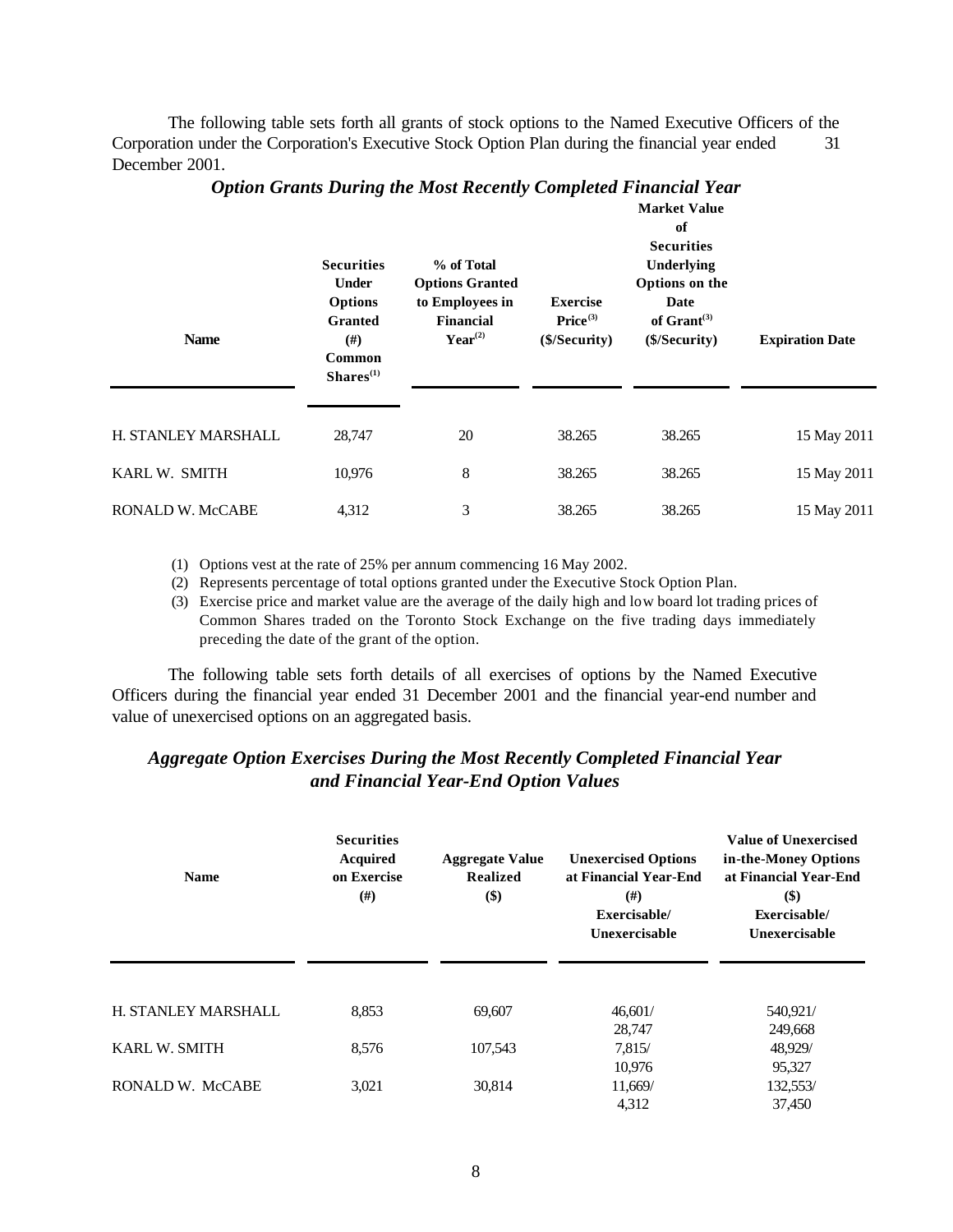#### **PENSION ARRANGEMENTS**

Mr. Marshall participates in a defined benefit pension plan and is party to an agreement with the Corporation that provides for supplemental payments upon retirement. Retirement compensation under both the defined benefit plan and the supplemental agreement are payable for life and reduced payments are made to a surviving spouse upon his death. The supplemental payment agreement between the Corporation and Mr. Marshall entitles him to receive, in effect, an annual payment following retirement of the difference between his total entitlement under the applicable defined benefit plan and 70% of his highest three-year average annual base salary and annual cash bonus. Mr. Marshall is entitled to retire with full pension benefits on 1 May 2006.

Messrs. Smith and McCabe do not participate in a defined benefit pension plan. In 2001, the Corporation contributed an amount equal to 6.5% of annual base salary, which was matched by the named officers, up to the maximum RRSP contribution limit of \$13,500 as allowed by the Canada Customs and Revenue Agency, to a self-directed registered retirement savings plan for each of Messrs. Smith and McCabe. These officers participate in the non-contributory Supplemental Employee Retirement Plan of the Corporation ("SERP"). The SERP provides for the contribution by the Corporation of an amount equal to 13% of the annual base salary and annual cash bonus of the officer in excess of the allowed maximum for contribution to an RRSP to an account which will accrue interest equal to the rate of a 10-year Government of Canada Bond plus a premium of 1% to 3% dependent upon years of service. At the time of retirement, the funds accumulated under the SERP may be withdrawn in one lump sum or in equal payments over 10 years.

### **EMPLOYMENT AGREEMENTS**

The Corporation has entered into agreements with Messrs. Marshall, Smith and McCabe which provide, in effect, that in the event the employment of any such individual is terminated by the Corporation, for other than just cause, the Corporation shall pay to such individual an amount equal to three times that individual's then current annual base salary. In addition, the terms of the employment contract between the Corporation and Mr. Marshall provides that he may elect to terminate his service under the agreement at any time within two years of a change in control of the Corporation and the Corporation shall pay to Mr. Marshall an amount equal to three times his then current annual base salary.

#### **REPORT ON EXECUTIVE COMPENSATION**

Angus A. Bruneau, Darryl D. Fry, Linda L. Inkpen, and Roy P. Rideout constituted the Governance and Human Resources Committee of the Corporation ("Committee") during 2001. The Committee is charged with the responsibility to review, recommend and administer the compensation policies in respect of the Corporation's executive officers. The Committee's recommendations as to base salary and annual bonus levels are submitted to the Board for approval. The Committee held three meetings during 2001.

The Corporation's executive compensation policies are designed to provide competitive levels of compensation, a significant portion of which is dependent upon individual and corporate performance and contribution to increasing shareholder value. The Committee recognizes the need to provide a total compensation package that will attract and retain qualified and experienced executive officers as well as align the compensation level of each executive to that executive's level of responsibility. The Committee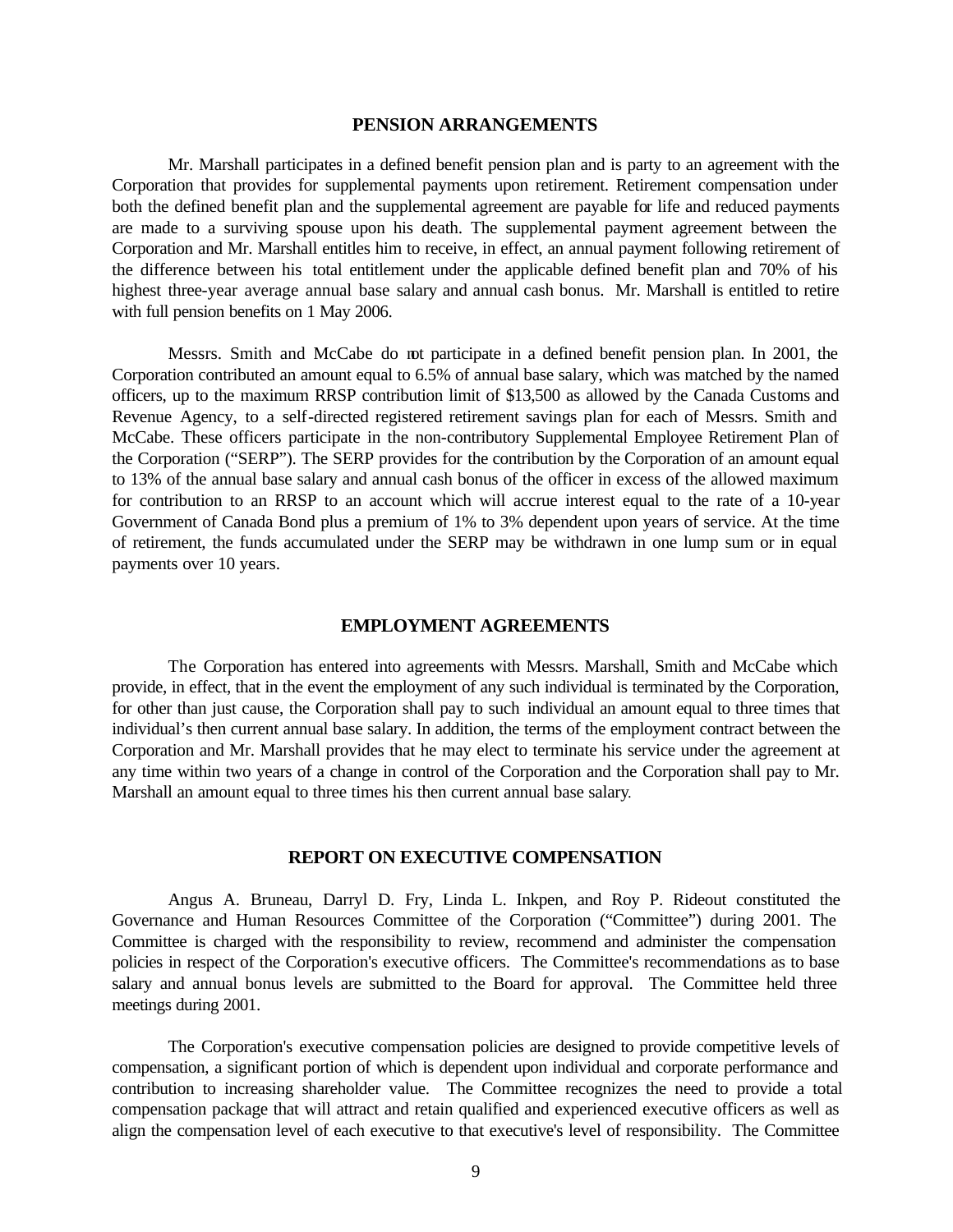regularly reviews survey data gathered by independent professional compensation consultants in respect of a wide group of Canadian industrial companies.

The major elements of the Corporation's executive compensation program are base salary, a short-term incentive in the form of an annual cash bonus and a long-term incentive in the form of options to purchase shares of the Corporation. Compensation for the Corporation's executive officers involves a significant proportion of pay that is at risk. The annual bonus recognizes corporate performance on an annual basis and is based, in part, on an evaluation of the executive's contribution to the Corporation's performance, and stock options which directly relate a substantial portion of the executive's long-term compensation to share price appreciation realized by the Corporation's shareholders. The Committee believes that this approach best serves the interests of shareholders by ensuring that executive officers are compensated in a manner that advances both the short-term and long-term interests of shareholders. The executive compensation regime is structured in a manner that emphasizes the greater ability of the Chief Executive Officer ("CEO") to affect corporate performance by making a greater portion of the CEO's compensation dependent upon corporate performance.

*Base Salary:* Base salary levels for the executive officers are established annually in the context of total compensation and by reference to the range of salaries paid generally by Canadian industrial corporations. The Corporation has a policy of paying executives at approximately the median of the salaries paid to executives of comparable Canadian industrial corporations. Executive salaries are reviewed annually by the Committee.

*Annual Cash Bonus:* Executives of the Corporation participate in a short-term incentive plan that provides for annual cash bonuses. The amount of each bonus is determined by way of an annual assessment of corporate and personal performance and is expressed as a percentage of each executive's annual base sala ry. The corporate performance component of the short-term incentive plan is determined with reference to the financial performance of the Corporation relative to the annual business plan approved by the Board. Individual performance is assessed against specific goals and targets set annually in respect of each executive. In 2001, the CEO, Chief Financial Officer and the General Counsel had the opportunity to earn a bonus of up to 90%, 60% and 50% of their respective annual base salary (and in the case of the CEO, directors' fees from subsidiaries).

*Stock Options:* Long-term incentives consist of grants of options under the Corporation's Executive Stock Option Plan ("ESOP"), the purpose of which is to encourage key employees to maximize shareholder value. Under guidelines for the ESOP approved by the Board, each executive may receive one option grant per year. The number of shares granted under option is dependent upon the optionee's salary level. Options, which have been granted prior to 16 May 2001, are exercisable for five years from the date of the option and each executive is entitled to receive a loan for the full purchase price of the shares purchased on the exercise of an option.

Effective 16 May 2001, shareholders of the Corporation approved an amendment of the ESOP to provide that the term of an option granted on or after 16 May 2001 be up to 10 years. The Committee introduced a four-year vesting requirement for options granted on 16 May 2001. In 2001, the Named Executive Officers were granted options entitling them to purchase 44,035 shares in the aggregate at a purchase price of \$38.265 per share. The number and terms of existing options are not considered in determining new stock option grants.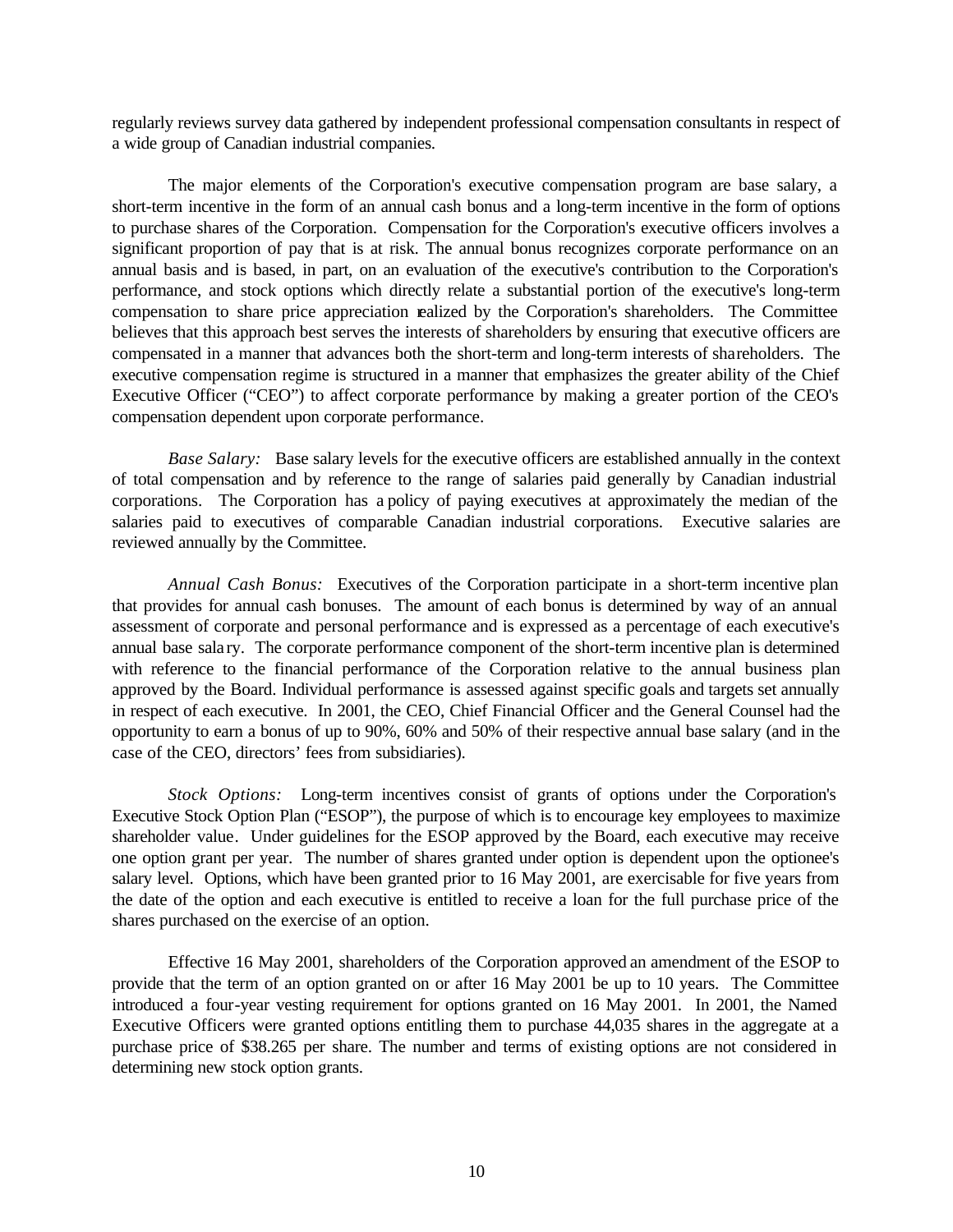The Committee believes that the Corporation's compensation regime appropriately takes into account the performance of the Corporation and the contribution of the CEO and other executive officers of the Corporation toward that performance.

Report presented by the Governance and Human Resources Committee:

D.D. Fry, Chair A.A. Bruneau L.L. Inkpen R.P. Rideout

## **PERFORMANCE GRAPH**

The following graph shows changes over the past five year period in the value of \$100 (assuming reinvestment of dividends) invested in: (1) the Corporation's Common Shares; and (2) the Toronto Stock Exchange's 300 Total Return Index, as of 31 December 2001.





|                      | 996 | 1997 | 998 | 1999 | <u> 2000</u> | 2001 |
|----------------------|-----|------|-----|------|--------------|------|
| <b>Fortis Common</b> | 100 | .30  | 124 | 107  | 130          | די ו |
| TSE 300 Index        | 100 |      |     | 49ء  | 160          | 140  |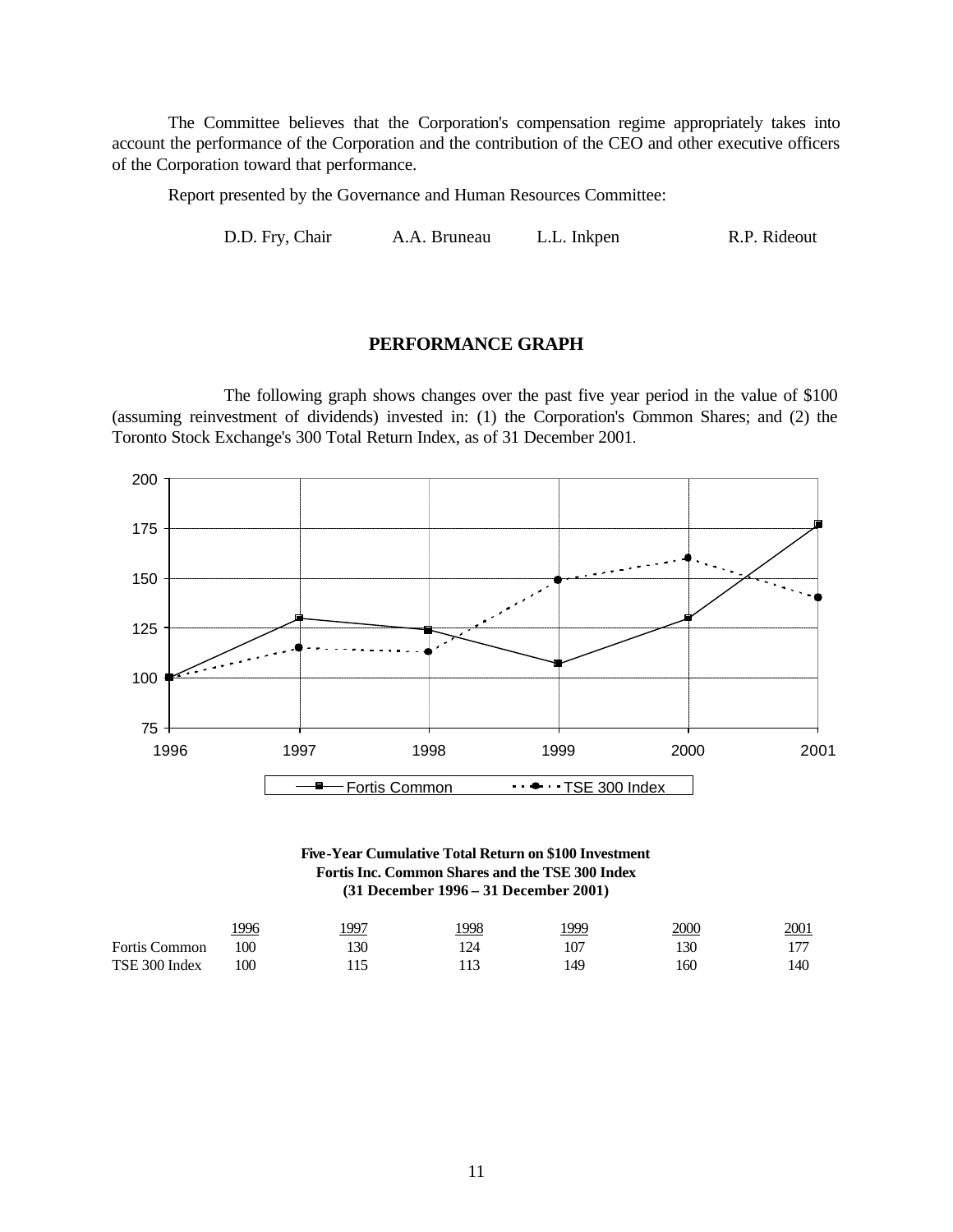## **REPORT ON CORPORATE GOVERNANCE**

#### **CORPORATE GOVERNANCE**

The Board of Directors and Management of Fortis Inc. acknowledge the critical importance of good corporate governance practices in the proper conduct of the affairs of the Corporation. The Corporation's corporate governance practices comply with the Guidelines for improved corporate governance adopted by the Toronto Stock Exchange. Disclosure of the Corporation's approach to corporate governance is set out in its Statement of Corporate Governance Practices annexed hereto as Schedule B.

The Board discharges its responsibilities directly and through committees. During 2001, the Board held four meetings that were attended by all Directors except one meeting where one Director was unable to participate.

#### **USE OF COMMITTEES**

The Board annually appoints from amongst its members two standing committees: the Governance and Human Resources Committee and the Audit Committee. Each committee has a written mandate which sets out in detail the activities or areas of the Corporation's business to which the committee is required to devote its attention. Each committee reviews its mandate on an annual basis and the mandate of the Audit Committee is also considered by the Governance and Human Resources Committee. With minor exceptions, the committees' decision-making powers are limited to the making of recommendations to the full Board. All committees are currently composed of "unrelated" directors.

#### *Governance and Human Resources Committee*

The Governance and Human Resources Committee of the Board functions under a mandate that imposes responsibility on the Committee for, among other things:

- (i) developing and recommending to the Board the Corporation's approach to corporate governance issues;
- (ii) proposing to the Board new nominees for election to the Board;
- (iii) carrying out procedures specified by the Board for assessing the effectiveness of the Board as a whole and of each Board committee;
- (iv) reviewing and making recommendations to the Board with respect to the adequacy and form of the compensation of Directors;
- (v) approving the engagement of an outside expert, or experts, by an individual Director at the Corporation's expense;
- (vi) assisting and advising the Board and CEO in appointing senior management;
- (vii) designing and implementing programs for training and developing senior management and planning for succession within the ranks of senior management;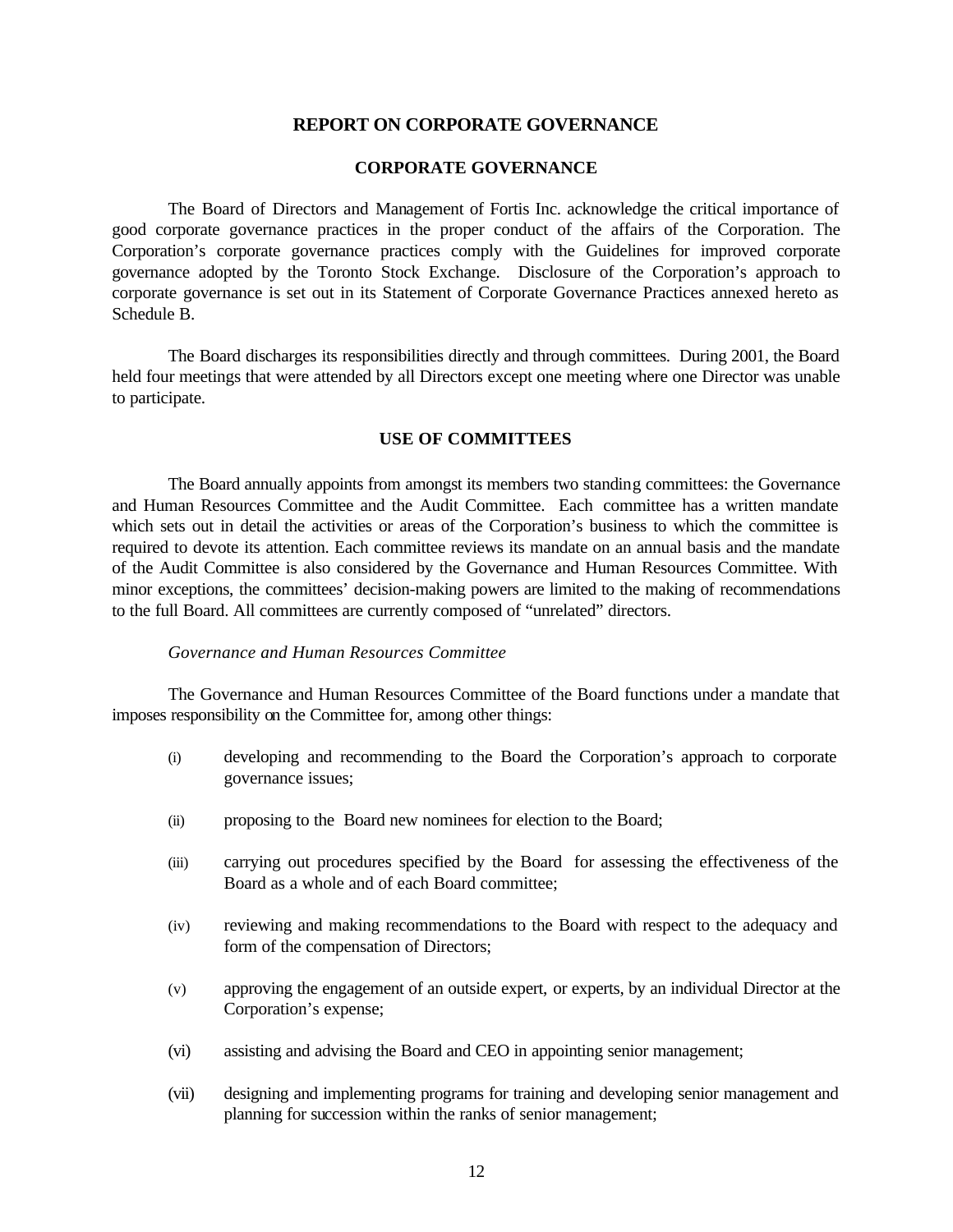- (viii) overseeing the form and adequacy of the compensation and benefits provided by the Corporation to its senior management; and
- (ix) administering the Executive Stock Option Plan and the Directors' Stock Option Plan.

The Governance and Human Resources Committee is chaired by Darryl D. Fry and its members are Angus A. Bruneau, Linda L. Inkpen and Roy P. Rideout.

#### *Audit Committee*

The Audit Committee of the Board functions under a mandate that imposes on the Committee responsibility for, among other things:

- (i) overseeing management reporting and internal controls;
- (ii) communicating regularly and directly with the external auditors concerning matters of interest to the Audit Committee, or the auditors, including the integrity of the Corporation's internal control systems; and
- (iii) reviewing quarterly unaudited and annual audited financial statements to gain reasonable assurance that the statements are accurate and complete.

The Audit Committee is chaired by Bruce Chafe and its members are Angus A. Bruneau, Geoffrey F. Hyland and John S. McCallum.

In general, the Board relies on the Audit Committee to ensure that the Corporation maintains the systems needed to manage the Corporation's businesses effectively and to generate reliable financial information required by the Board to discharge its responsibilities.

Report presented by the Governance and Human Resources Committee:

D.D. Fry, Chair A.A. Bruneau L.L. Inkpen R.P. Rideout

## **COMPENSATION OF DIRECTORS**

During the fiscal year ended 31 December 2001, each director of the Corporation, except the Chair, who was not an employee of the Corporation or any of its subsidiaries, was paid an annual retainer of \$17,000. The Chair was paid an annual retainer of \$60,000. Each director who was not an employee of the Corporation or any of its subsidiaries, was paid a meeting fee of \$1,100 in respect of each meeting of the Board of Directors, or any committee thereof, attended, in person or by telephone, by such director, together with reimbursement of travel expenses. An additional annual retainer of \$5,000 was paid to each chair of a committee of the Board of Directors who was not an employee of the Corporation or any of its subsidiaries.

At the Annual and Special Meeting of Shareholders on 20 May 1998, the shareholders approved the establishment of a Directors' Stock Option Plan for the granting to directors (who are not employees of the Corporation or any of its subsidiaries) of options to purchase Common Shares of the Corporation.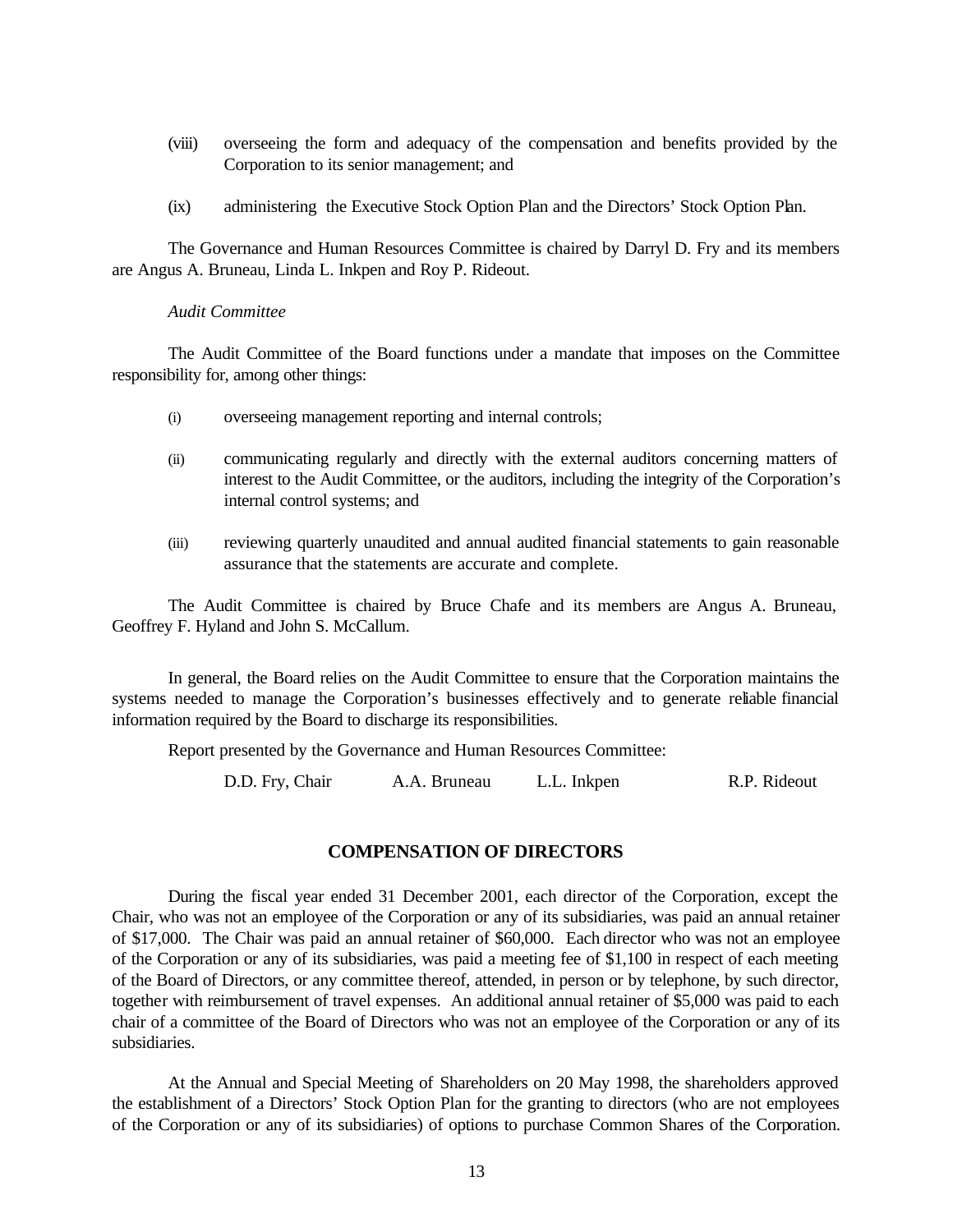The exercise price for such options is the average of the daily high and low board lot trading prices of Common Shares traded on the Toronto Stock Exchange on the five trading days immediately preceding the date of grant of the option. On 16 May 2001, each director who was not an employee of the Corporation or any of its subsidiaries, was granted an option to purchase 5,000 Common Shares at an exercise price of \$38.265 per share, which options expire on 15 May 2006.

## **DIRECTORS' AND OFFICERS' LIABILITY INSURANCE**

Directors' and officers' liability insurance has been purchased for the benefit of the directors and officers of the Corporation. The premium paid by the Corporation for such insurance in 2001 was \$37,000. The insurance coverage obtained under the policy is \$35,000,000 in respect of any one incident, subject to a \$100,000 deductible.

## **INDEBTEDNESS OF DIRECTORS, EXECUTIVE OFFICERS AND SENIOR OFFICERS**

As at 22 March, 2002, the aggregate indebtedness of all officers, directors and employees to the Corporation, incurred in connection with purchases of securities of the Corporation was \$187,920.

The following table sets forth details of the indebtedness of directors and officers of the Corporation under securities purchase programs.

| <b>Name and Principal Position</b>                                                                         | Involvement of<br>Corporation or<br>Subsidiary | Largest<br>Amount<br>Outstanding<br>During 2001<br>$($)$ | Amount<br>Outstanding<br>As at<br>22 March 2002<br>\$) | Financially<br><b>Assisted</b><br><b>Securities</b><br><b>Purchased</b><br>During<br>2001<br>(#) | <b>Security for</b><br><b>Indebtedness</b> |
|------------------------------------------------------------------------------------------------------------|------------------------------------------------|----------------------------------------------------------|--------------------------------------------------------|--------------------------------------------------------------------------------------------------|--------------------------------------------|
| H. STANLEY MARSHALL<br>President and Chief Executive<br>Officer<br>Topsail, Newfoundland                   | Fortis<br>As Lender                            | 449,800                                                  | 9,963                                                  | 8,853                                                                                            | the<br><b>Securities</b><br>Purchased      |
| <b>KARL W. SMITH</b><br>Vice President, Finance and<br>Chief Financial Officer<br>St. John's, Newfoundland | Fortis<br>As Lender                            | 281,245                                                  | 19,667                                                 | 8,907                                                                                            | the<br>Securities<br>Purchased             |
| <b>RONALD W. McCABE</b><br>General Counsel and Corporate<br>Secretary<br>St. John's, Newfoundland          | Fortis<br>As Lender                            | 113,656                                                  | 12,286                                                 | 3,451                                                                                            | the<br>Securities<br>Purchased             |

## *Indebtedness of Directors, Executive Officers and Senior Officers under Securities Purchase Programs*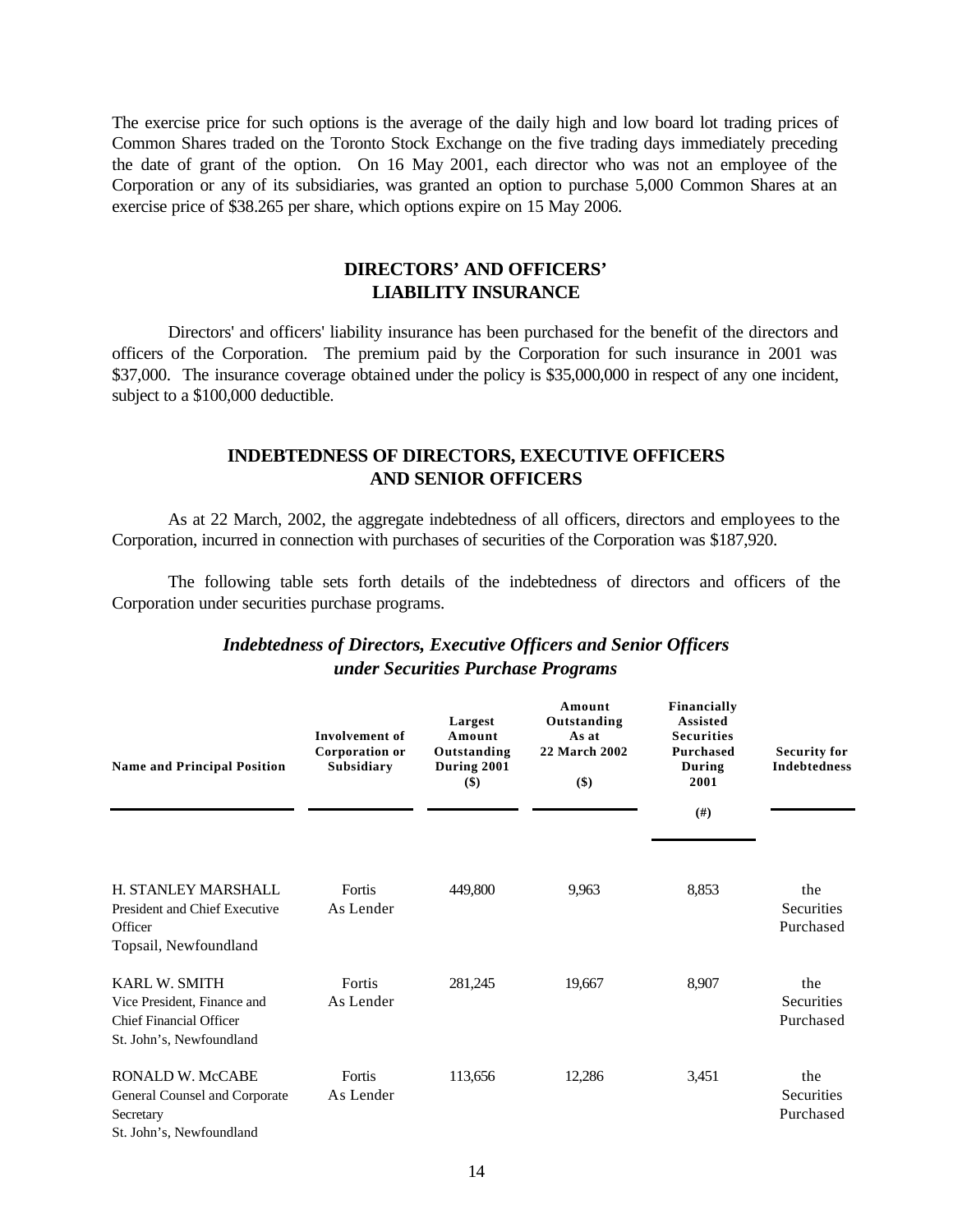All of the above-noted indebtedness was incurred under the Corporation's Executive Stock Option Plan or the Corporation's Employee Share Purchase Plan.

As at 22 March 2002, there was no indebtedness of the officers, directors and employees of the Corporation incurred other than in connection with the purchase of securities of the Corporation.

## **GENERAL**

Management knows of no matters to come before the meeting other than the business referred to in the notice of meeting. However, if any other matters should be properly brought before the meeting, the accompanying proxy will be voted on such matters in accordance with the best judgment of the proxy nominee.

## **CERTIFICATE**

The contents and the sending of this Management Information Circular have been approved by the Board of Directors of the Corporation.

St. John's, Newfoundland and Labrador 22 March 2002 Ronald W. McCabe

"signed R W McCabe"

General Counsel and Corporate Secretary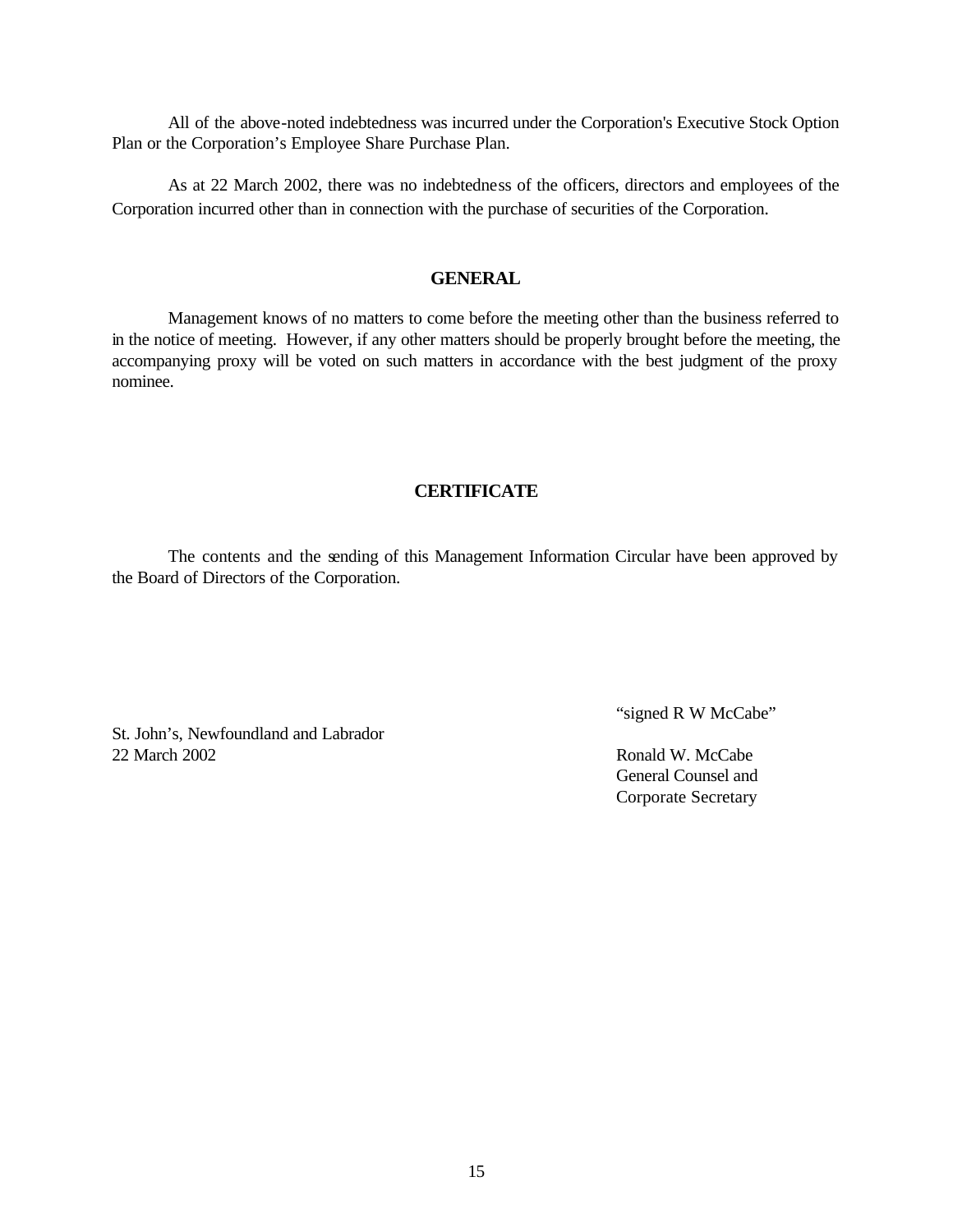## **SCHEDULE A**

### **Resolution of the Shareholders of Fortis Inc.**

#### **2002 Stock Option Plan**

- 1. The 2002 Stock Option Plan of the Corporation, a copy of which is attached hereto as Appendix 1, be and is hereby ratified and approved; and
- 2. any director or officer of the Corporation be and is hereby authorized, for, in the name and on behalf of the Corporation, to do all such acts and things and to execute, whether under the corporate seal of the Corporation or otherwise, and to deliver all such documents and instruments as may be considered necessary or desirable in order to carry out the provisions of this resolution.

#### **APPENDIX I**

## **FORTIS INC. STOCK OPTION PLAN**

## **ARTICLE 1 PURPOSE OF PLAN**

1.1 The purpose of this stock option plan is to provide directors, officers and employees of Fortis Inc. and its Subsidiaries with compensation opportunities that will encourage share ownership and enhance Fortis Inc.'s ability to attract, retain and motivate key personnel and reward significant performance achievements.

## **ARTICLE 2 DEFINED TERMS**

2.1 Where used herein, the following terms shall have the following meanings, respectively:

"**Associate**" has the meaning ascribed thereto in Section 1(1) of the *Securities Act* (Ontario), as the same may be amended from time to time;

"**Board**" means the board of directors of the Corporation;

"**Business Day**" means any day, other than a Saturday, Sunday or statutory or civic holiday in the Provinces of Ontario or Newfoundland and Labrador;

"**Committee**" means the human resources committee appointed by the Board to administer the Plan and consisting of not less than three members of the Board; provided no director of the Corporation who is an employee of the Corporation or a Subsidiary shall be a member of the Committee;

"**Corporation**" means Fortis Inc., a corporation existing under the laws of the Province of Newfoundland and Labrador, and includes any successor corporation thereto;

"**Director**" means a director of the Corporation or of a Subsidiary other than a Director who is an Executive for the purposes of this Plan;

"**Eligible Person**" means any Employee, Executive or director of the Corporation or of a Subsidiary;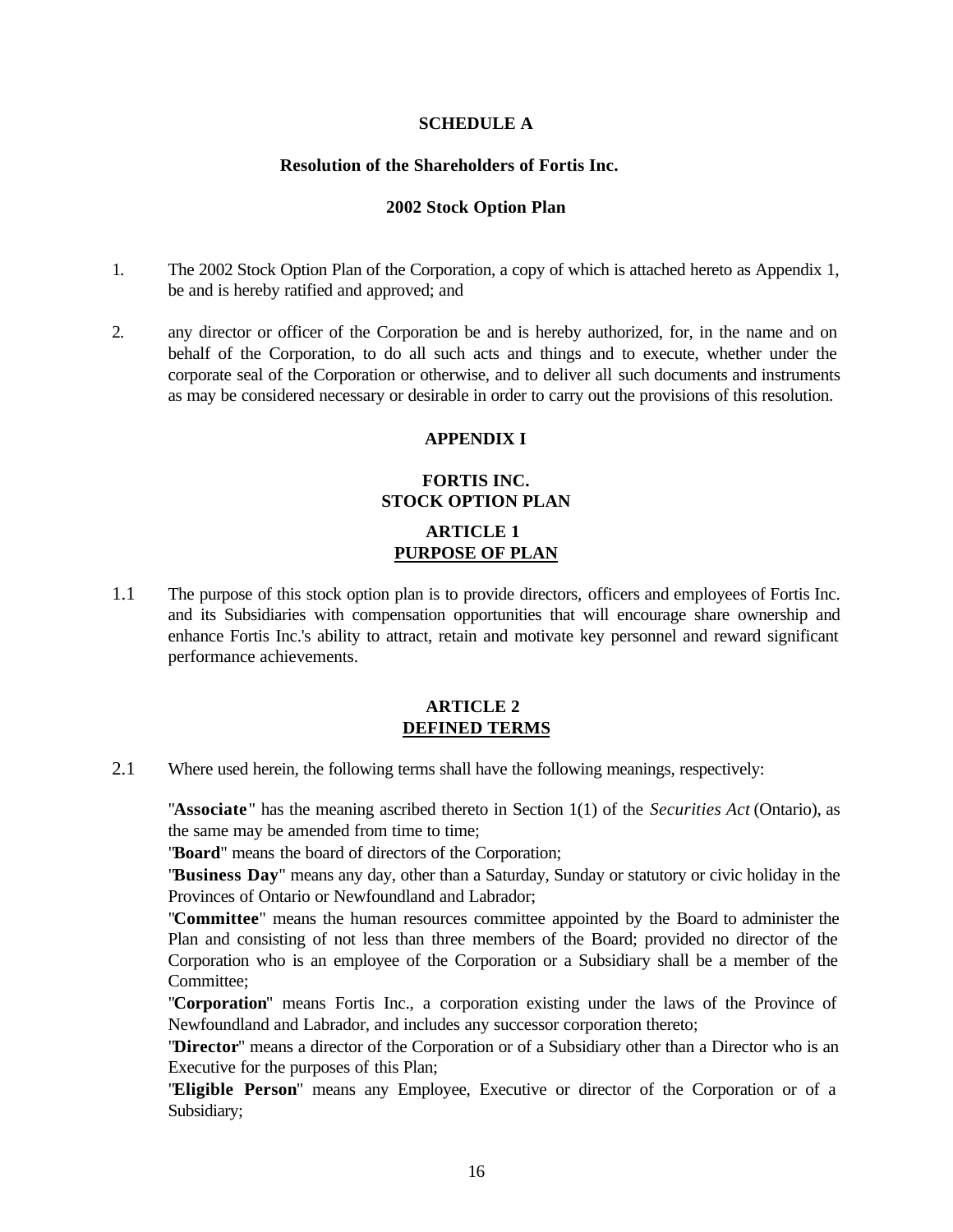"**Employee**" means an employee of the Corporation or of any Subsidiary;

"**Executive**" means an officer of the Corporation or of a Subsidiary;

"**Inside r**" means (i) an insider of the Corporation as defined by the *Securities Act* (Ontario), other than a person who falls within that definition solely by virtue of being a director or senior officer of a Subsidiary, and (ii) an Associate of any person who is an Insider by virtue of (i);

"**Market Price**" at any date in respect of the Shares means the average of the daily average of the high and low board lot trading prices of such Shares on the Toronto Stock Exchange for the last five trading days immediately preceding such date (or, if such Shares are not then listed and posted for trading on the Toronto Stock Exchange, on such stock exchange on which such Shares are listed and posted for trading as may be selected for such purpose by the Board). In the event that such Shares are not listed and posted for trading on any stock exchange, the Market Price shall be the fair market value of such Shares as determined by the Board in their sole discretion; "**Option**" means an option to purchase Shares granted under the Plan;

"**Option Agreement**" means an option agreement entered into pursuant to the Plan;

"**Option Price**", in respect of an Option, means the price per share at which Shares may be purchased under the Option, as the same may be adjusted from time to time in accordance with Article 9;

"**Optionee**" means a person to whom an Option has been granted;

"**Plan**" means the stock option plan of the Corporation, as embodied herein, as the same may be amended or varied from time to time;

"**senior officer**" has the meaning ascribed thereto in Section 1(1) of the *Securities Act* (Ontario), as the same may be amended from time to time;

"**Shares**" means the common shares of the Corporation, or, in the event of an adjustment contemplated by Article 9, such other shares or securities to which an Optionee may be entitled upon the exercise of an Option as a result of such adjustment; and

"**Subsidiary**" means (i) any corporation which is a subsidiary of the Corporation or Canadian Niagara Power Company, Limited and (ii) Canadian Niagara Power Company, Limited; for purposes of the Plan, a body corporate shall be deemed to be a subsidiary of another body corporate if:

- (a) it is controlled by:
	- (i) that other body corporate;
	- (ii) that other body corporate and one or more bodies corporate each of which is controlled by that other body corporate; or
	- (iii) two or more bodies corporate each of which is controlled by that other body corporate; or
- (b) it is a subsidiary of a body corporate that is a subsidiary of that other body corporate.

#### **ARTICLE 3 ADMINISTRATION OF THE PLAN**

3.1 Subject to Section 3.3 hereof, the Plan shall be administered by the Committee.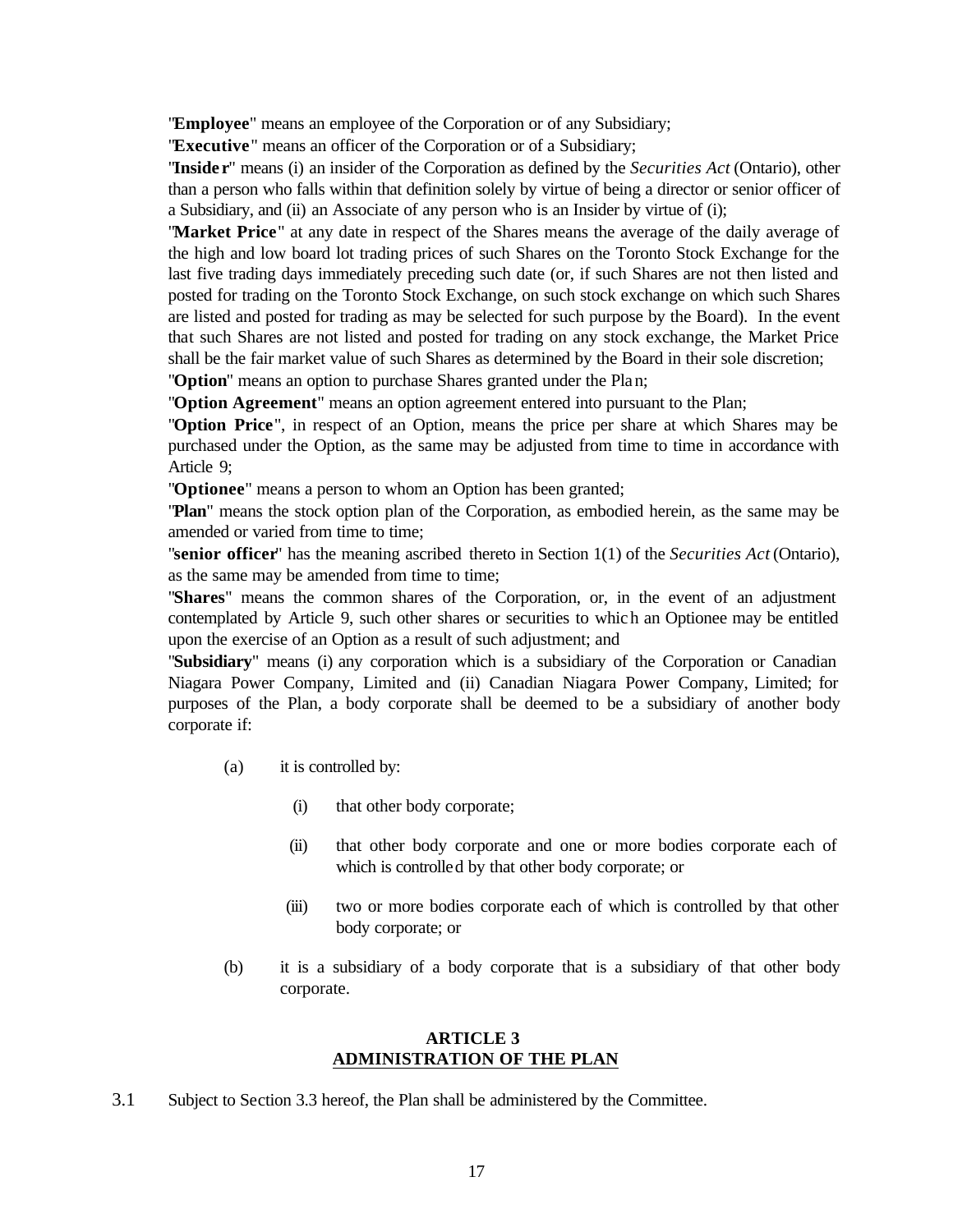- 3.2 Subject to Section 3.3 hereof, the Committee shall have the power, where consistent with the general purpose and intent of the Plan and subject to the specific provisions of the Plan:
	- (a) to establish policies and to adopt rules and regulations for carrying out the purposes, provisions and administration of the Plan;
	- (b) to interpret and construe the Plan and to determine all questions arising out of the Plan and any Option granted pursuant to the Plan, and any such interpretation, construction or termination made by the Committee shall be final, binding and conclusive for all purposes;
	- (c) to determine to which Eligible Persons (other than Directors) Options are granted and to grant Options;
	- (d) to determine the number of Shares covered by each Option granted to an Eligible Person (other than a Director) and to reserve such Shares for issuance;
	- (e) to determine the Option Price in respect of Options granted to an Eligible Person (other than a Director);
	- (f) to determine the time or times when Options will be granted, will vest and will be exercisable in respect of Options granted to an Eligible Person (other than a Director);
	- (g) to determine if the Shares which are subject to an Option granted to an Eligible Person (other than a Director) will be subject to any restrictions upon the exercise of such Option;
	- (h) to prescribe the form of the instruments relating to the grant, exercise and other terms of Options; and
	- (i) to prescribe the terms of the loan referred to in Section 5.8 hereof.
- 3.3 The Board shall have the power, where consistent with the general purpose and intent of the Plan and subject to the specific provisions of the Plan, and upon recommendation of the Committee:
	- (a) to determine to which Directors Options are granted and to grant Options to Directors;
	- (b) to determine the number of Shares covered by each Option granted to a Director and to reserve such Shares for issuance;
	- (c) to determine the Option Price in respect of Options granted to a Director;
	- (d) to determine the time or times when Options will be granted, will vest and will be exercisable in respect of Options granted to a Director;
	- (e) to determine if the Shares which are subject to an Option granted to a Director will be subject to any restrictions upon the exercise of such Option; and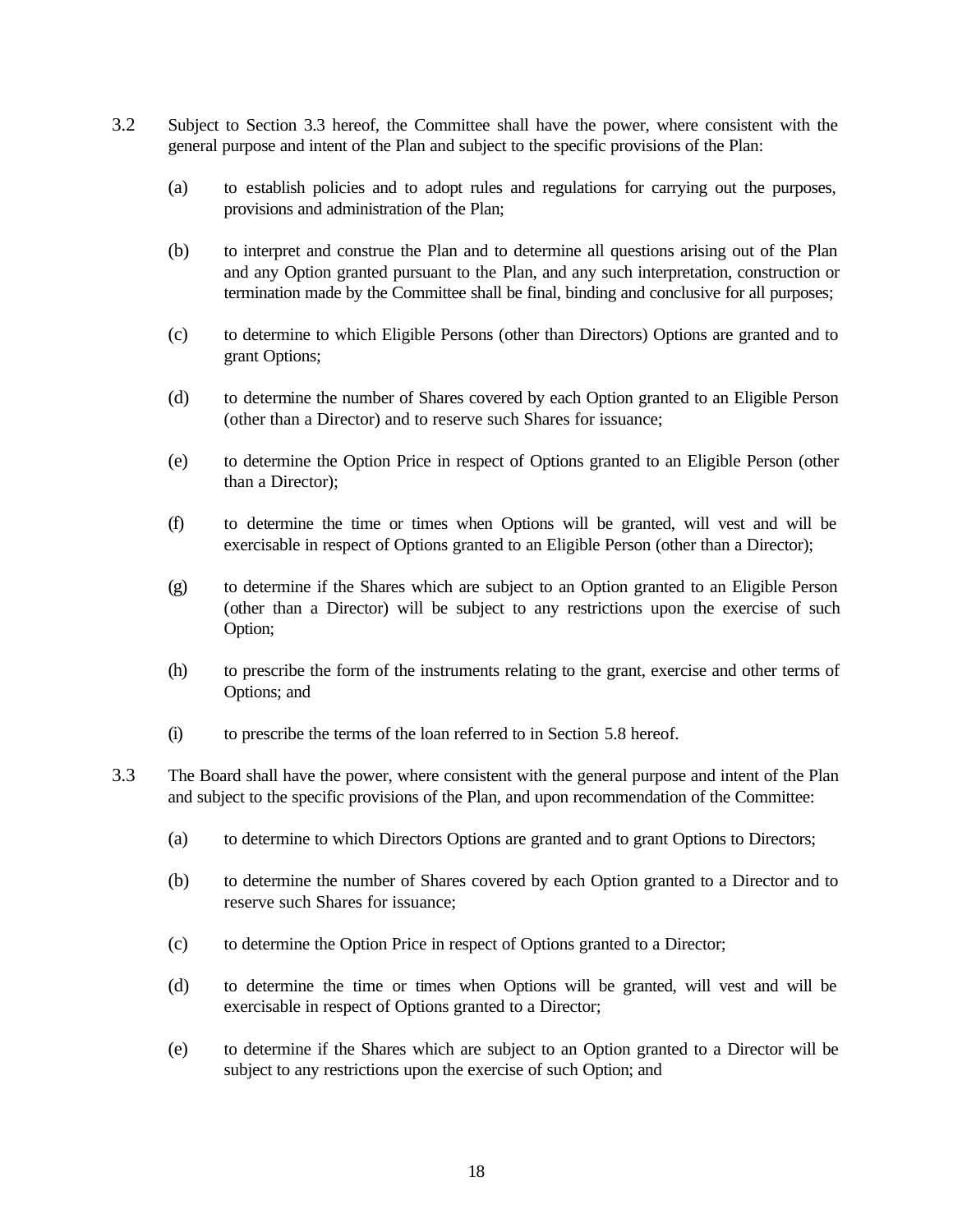(f) to prescribe the form of the instruments relating to the grant, exercise and other terms of Options.

## **ARTICLE 4 SHARES SUBJECT TO PLAN**

4.1 Options may be granted in respect of authorized and unissued Shares provided that the aggregate number of Shares reserved for issuance under the Plan, subject to adjustment or increase of such number pursuant to the provisions of Article 9, shall not exceed at any time 980,000. Shares in respect of which Options are not exercised shall be available for subsequent Options under the Plan. No fractional shares may be purchased or issued under the Plan.

## **ARTICLE 5 ELIGIBILITY, GRANT AND TERMS OF OPTIONS**

- 5.1 Options may be granted to Eligible Persons.
- 5.2 Subject to this Article 5, the Committee or the Board, as the case may be, shall determine the number of Shares subject to each Option, the Option Price, the expiration date of each Option, the extent to which each Option is exercisable from time to time during the term of the Option and other terms and conditions relating to each such Option; provided, however, that if no specific determination is made by the Committee or the Board, as the case may be, with respect to any of the following matters, each Option shall, subject to any other specific provisions of the Plan, provide that the period during which an Option shall be exercisable shall be ten years from the date the Option is granted to the Optionee or such earlier date as may be determined by the Committee or the Board, as the case may be, in respect of termination, death, or retirement of an Optionee and which shall be set forth in the Option Agreement, provided that, in no event (a) in respect of termination, death or retirement of an Optionee who is a Director, shall such date be later than the earlier to occur of (i) the first anniversary of such event and (ii) the original expiry date of the Options granted to such Optionee, and (b) in respect of termination, death and retirement of an Optionee who is an Executive or an Employee, shall such date be later than the earlier to occur of (i) the third anniversary of such event and (ii) the original expiry date of the Options granted to such Optionee.
- 5.3 The Option Price for a Share which is the subject of any Option shall in no circumstances be lower than the Market Price of the Share at the date of the grant of the Option.
- 5.4 In no event may the term of an Option exceed ten years from the date of the grant of the Option.
- 5.5 Notwithstanding any other provision contained in the Plan or any agreement relating to any Options granted under the Plan, no Options shall be granted under the Plan if, together with any other share compensation arrangement established or maintained by the Corporation, such granting of Options could result, at any time, in:
	- (a) the number of Shares reserved for issuance to Insiders exceeding 10% of the issued and outstanding Shares of the Corporation;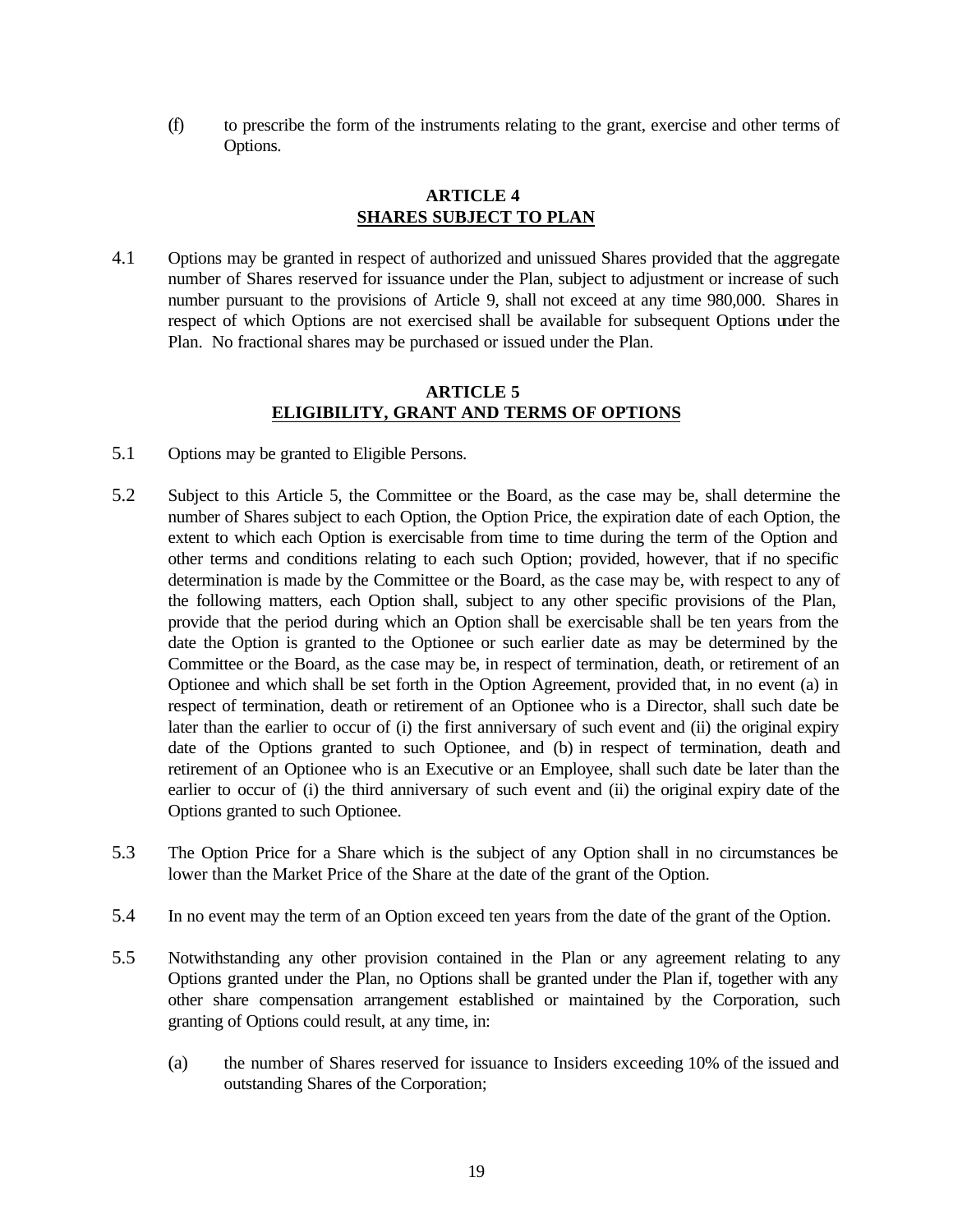- (b) the issuance to Insiders, within a one-year period, of a number of Shares exceeding 10% of the issued and outstanding Shares of the Corporation;
- (c) the issuance to any one Insider and such Insider's Associates, within a one-year period, of a number of Shares exceeding 5% of the issued and outstanding Shares of the Corporation; or
- (d) the number of Shares reserved for issuance under Options granted to any one Eligible Person exceeding 5% of the issued and outstanding Shares of the Corporation.

For the purpose of this Section 5.5, "issued and outstanding Shares" is determined on the basis of the number of Shares that are outstanding immediately prior to the grant of Options to an Insider.

- 5.6 Notwithstanding any other provision contained in the Plan or any agreement relating to any Options granted under the Plan, the aggregate number of Shares reserved for issuance under Options granted to all Directors within a one-year period shall not exceed 1% of the total number of Shares issued and outstanding immediately prior to the grant of Options to a Director.
- 5.7 An Option is personal to the Optionee and is non-assignable. No Option granted hereunder shall be pledged, hypothecated, charged, transferred, assigned or otherwise encumbered or disposed of by the Optionee, whether voluntarily or by operation of law, otherwise than by testate succession or the laws of descent and distribution, and any attempt to do so will cause such Option to be null and void. During the lifetime of the Optionee, an Option shall be exercisable only by the Optionee and, upon the death of an Optionee, the person to whom the rights shall have passed by testate succession or by the laws of descent and distribution may exercise any Option in accordance with the provisions of Article 6.
- 5.8 Subject to applicable law, the Corporation may in its sole discretion, at any time or from time to time, lend money or provide guarantees or other support agreements to assist an Optionee (other than a Director) to fund all or part of the Option Price for Shares being purchased pursuant to an Option granted under the Plan on such terms and conditions as the Committee may determine, provided that:
	- (a) the term to maturity of any loan made or guarantee provided by the Corporation pursuant to this Section 5.8 shall not be greater than ten years following the date of the grant of the Option in respect of which Shares are purchased by an Optionee with the proceeds of such loan or a loan guaranteed by the Corporation; and
	- (b) in connection with the loan made or guarantee provided by the Corporation pursuant to this Section 5.8, an Optionee shall pledge to the Corporation the Shares purchased with the proceeds of such loan or a loan guaranteed by the Corporation as security, and the sole recourse of the Corporation against such Optionee shall be with respect to such pledged Shares.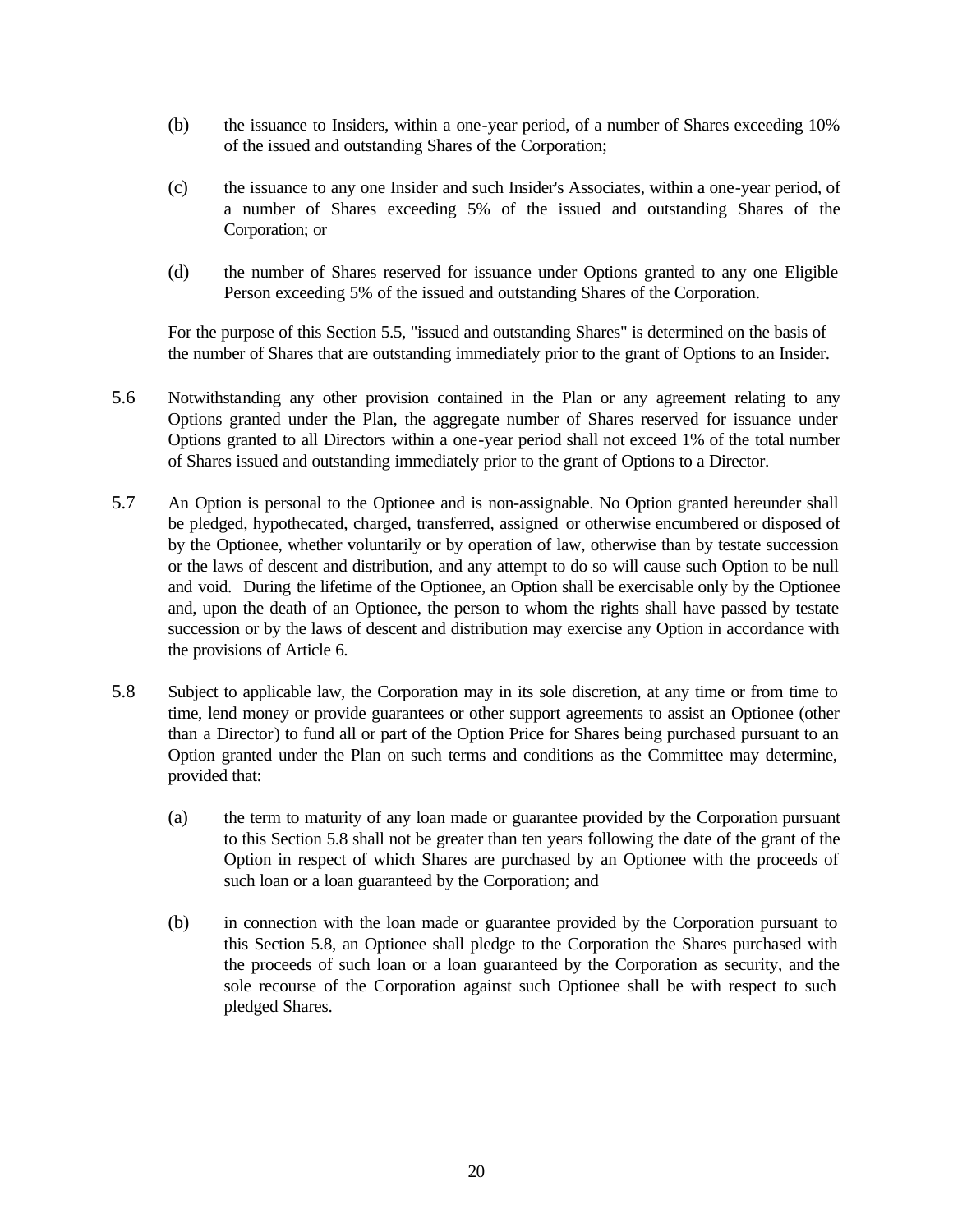## **ARTICLE 6 EXERCISE OF OPTIONS**

- 6.1 Subject to the provisions of the Plan and the provisions of the applicable Option, an Option which has vested may be exercised from time to time by delivery to the Corporation at its registered office of a written notice of exercise addressed to the Secretary of the Corporation specifying the number of Shares with respect to which the Option is being exercised and accompanied by payment in full of the Option Price of the Shares to be purchased. Certificates for such Shares shall be issued and delivered to the Optionee within a reasonable time following the receipt of such notice and payment.
- 6.2 Except as expressly provided herein, no unvested Options may be exercised.
- 6.3 Notwithstanding any of the provisions contained in the Plan or in any Option, the Corporation's obligation to issue Shares to an Optionee pursuant to the exercise of an Option shall be subject to:
	- (a) completion of such registration or other qualification of such Shares or obtaining approval of such governmental authority or stock exchange as the Corporation shall determine to be necessary or advisable in connection with the authorization, issuance or sale thereof;
	- (b) the admission of such Shares to listing on any stock exchange on which the Shares may then be listed; and
	- (c) the receipt from the Optionee of such representations, agreements and undertakings, including as to future dealings in such Shares, as the Corporation or its counsel determines to be necessary or advisable in order to safeguard against the violation of the securities laws of any jurisdiction.

In connection with the foregoing, the Corporation shall, to the extent necessary, take all reasonable steps to obtain such approvals, registrations and qualifications as may be necessary for the issuance of such Shares in compliance with applicable securities laws and for the listing of such Shares on any stock exchange on which the Shares are then listed.

6.4 In the event the Optionee elects to exercise the Option (or any part thereof), if the Corporation or a Subsidiary shall be required to withhold any amounts by reason of any federal, provincial, state or local tax rules or regulations in respect of the issuance of Shares to the Optionee, the Corporation or the Subsidiary shall be entitled to deduct and withhold such amounts.

## **ARTICLE 7 MERGERS, DISPOSITIONS AND CERTAIN OTHER TRANSACTIONS**

- 7.1 The Corporation shall use its reasonable commercial efforts to give Optionees 21 days' written notice of the effective date of an offer, proposal or change referred to below (or otherwise shall give written notice to Optionees as soon as practicable) if at any time an Option granted pursuant to the Plan remains subject to vesting requirements or otherwise remains unexercised with respect to any portion thereof and:
	- (a) a general offer to purchase all of the issued Shares is made by a third party; or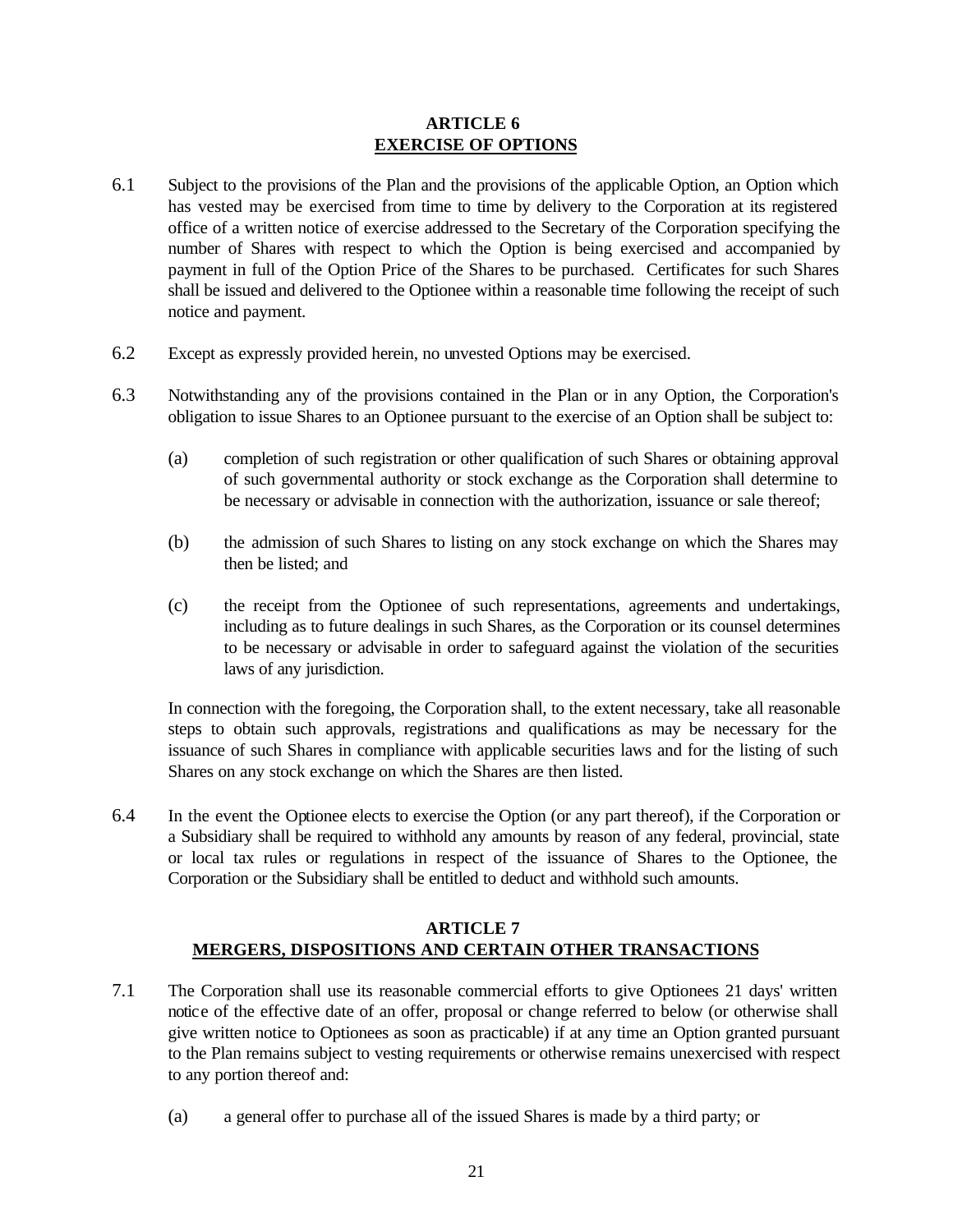- (b) the Corporation proposes to sell all or substantially all of its assets and undertaking or to merge, amalgamate or otherwise combine with any other corporation or entity (other than one or more Subsidiaries); or
- (c) a change in the composition of the Board such that the Directors of the Corporation in office immediately prior to such change cease to constitute a majority of the Board;

in which case, regardless of whether any vesting requirements would otherwise apply or have been met at such time, each Option may be exercised, as to all or any of the Shares in respect of which such Option has not previously been exercised, by the Optionee at any time up to and including (but not after) the earlier of (i) a date that is 30 days immediately succeeding the date of the completion of a transaction referred to in clause (b) or (c) above and (ii) the expiry time of a general offer to purchase referred to in clause (a) above, and the Corporation may require the acceleration of the time for the exercise of the Option and of the time for the fulfilment of any conditions or restrictions on such exercise.

## **ARTICLE 8 CERTAIN ADJUSTMENTS**

8.1 Appropriate adjustments in the number of Shares subject to the Plan, and as regards Options granted or to be granted, in the number of Shares which are subject to Options and in the Option Price, shall be made by the Committee in its discretion to give effect to adjustments in the number of Shares resulting from subdivisions, consolidations or reclassifications of the Shares or other relevant changes in the capital stock of the Corporation. The Committee's determination of such adjustments shall be final, binding and conclusive for all purposes.

## **ARTICLE 9 AMENDMENT OR DISCONTINUANCE OF PLAN**

9.1 The Board may, subject to any required regulatory approval, amend or discontinue the Plan at any time, provided however, that no such amendment may materially and adversely affect any Option rights previously granted to an Optionee under the Plan without the written consent of the Optionee or other person then entitled to exercise such Option, except to the extent required by law or by the regulations, rules, by-laws or policies of any regulatory authority or stock exchange. However, any amendment of the Plan that would (a) materially increase or decrease the benefits under the Plan, (b) materially increase or decrease the number of Shares that may be issued pursuant to Options granted under the Plan, or (c) materially modify the requirements as to eligibility for participation in the Plan shall be effective only if such amendment is approved by the shareholders of the Corporation within twelve months before or after the date on which such amendment is adopted by the Board and, if required, is also approved by any securities and stock exchange regulatory authorities having jurisdiction over the Shares.

## **ARTICLE 10 APPROVAL BY SHAREHOLDERS**

10.1 The Plan and the exercise of the Options granted under the Plan shall be subject to the condition that if at any time the Corporation shall determine in its sole discretion that it is necessary or desirable to comply with any legal requirements or the requirements of any stock exchange or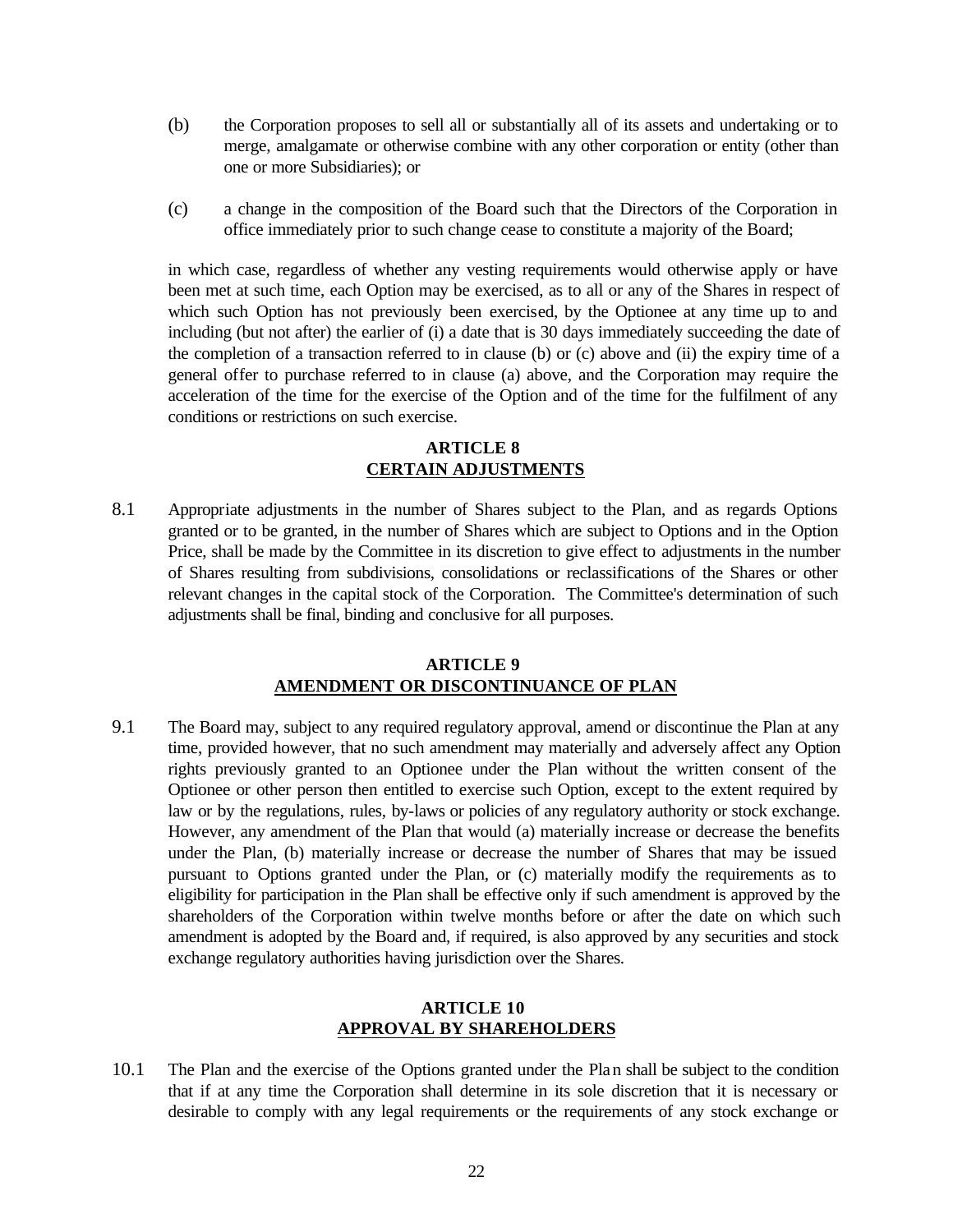other regulatory authority  $\alpha$  to obtain any approval or consent from any such stock exchange or other regulatory authority as a condition of, or in connection with, the Plan or the exercise of the Options granted under the Plan or the issue of Shares as a result thereof, then in any such event any Options granted prior to such approval and acceptance shall be conditional upon such compliance having been effected or such approval or consent having been given and no such Options may be exercised unless and until such compliance is effected or until such approval or consent is given on conditions satisfactory to the Corporation in its sole discretion.

10.2 Subject to the obtaining of any required regulatory approvals, the Board may amend or discontinue the Plan at any time; provided, however that no such amendment or discontinuance may, without the consent of the Optionee, alter or impair any Option previously granted to an Optionee under the Plan.

## **ARTICLE 11 MISCELLANEOUS PROVISIONS**

- 11.1 The holder of an Option shall not have any rights as a shareholder of the Corporation with respect to any of the Shares covered by such Option until such holder shall have exercised such Option in accordance with the terms of the Plan (including tendering payment in full of the Option Price of the Shares in respect of which the Option is being exercised) and the Corporation shall issue such Shares to the Optionee in accordance with the terms of the Plan in those circumstances.
- 11.2 Nothing in the Plan or any Option shall confer upon any Optionee any right to continue in the employ of the Corporation or any Subsidiary or affect in any way the right of the Corporation or any such Subsidiary to terminate his or her employment at any time; nor shall anything in the Plan or any Option be deemed or construed to constitute an agreement, or an expression of intent, on the part of the Corporation or any Subsidiary to extend the employment of any Employee Optionee beyond the time which he or she would normally be retired pursuant to the provisions of any present or future retirement plan of the Corporation or any Subsidiary or any present or future retirement policy of the Corporation or any Subsidiary, or beyond the time at which he or she would otherwise be retired pursuant to the provisions of any contract of employment with the Corporation or any Subsidiary.
- 11.3 Nothing in the Plan or any Option shall confer upon any Optionee any right to continue providing ongoing services to the Corporation or any entity controlled by the Corporation or effect in any way the right of the Corporation or any such entity to terminate his, her or its contract at any time; nor shall anything in the Plan or any Option be deemed or construed as an agreement, or an expression of intent, on the part of the Corporation or any such entity to extend the time for the performance of the ongoing services beyond the time specified in the contract with the Corporation or any such entity.
- 11.4 Upon the exercise of an Option, the Optionee shall make arrangements satisfactory to the Corporation regarding payment of any federal, provincial or local taxes of any kind required by law to be withheld with respect to the exercise of the Option. In addition, the Corporation shall, to the extent permitted by law, have the right to deduct from any payment of any kind due to the Optionee any federal, provincial or local taxes of any kind required by law to be withheld with respect to the exercise of the Option.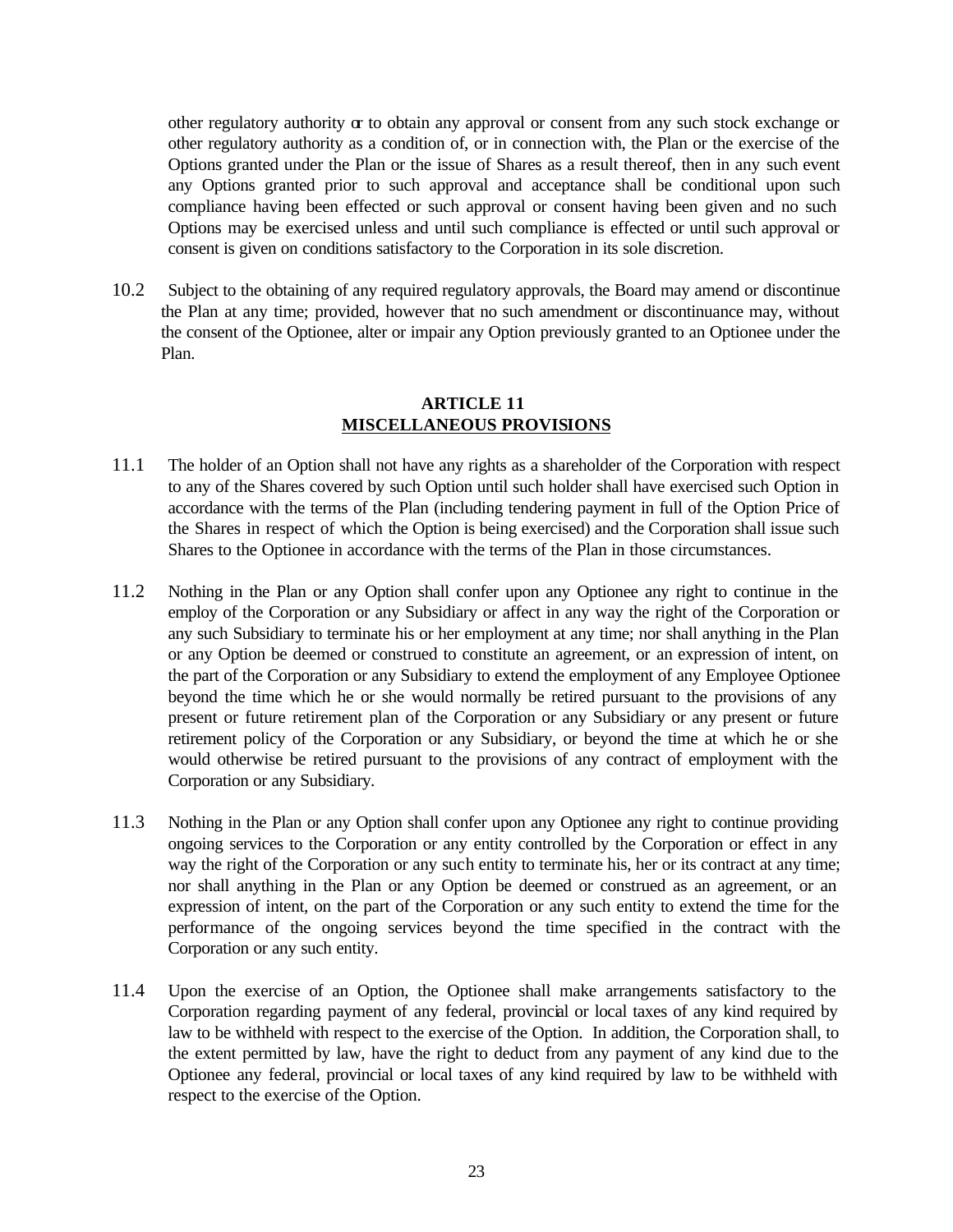- 11.5 The Plan and the exercise of the Options granted under the Plan shall be subject to the condition that if at any time the Corporation shall determine in its sole discretion that it is necessary or desirable to comply with any legal requirements or the requirements of any stock exchange or other regulatory authority or to obtain any approval or consent from any such stock exchange or other regulatory authority as a condition of, or in connection with, the Plan or the exercise of the Options granted under the Plan or the issue of Shares as a result thereof, then in any such event any Options granted prior to such approval and acceptance shall be conditional upon such compliance having been effected or such approval or consent having been given and no such Options may be exercised unless and until such compliance is effected or until such approval or consent is given on conditions satisfactory to the Corporation in its sole discretion.
- 11.6 The Plan and all Option Agreements entered into pursuant to the Plan shall be governed by the laws of the Province of Newfoundland and Labrador and the federal laws of Canada applicable therein.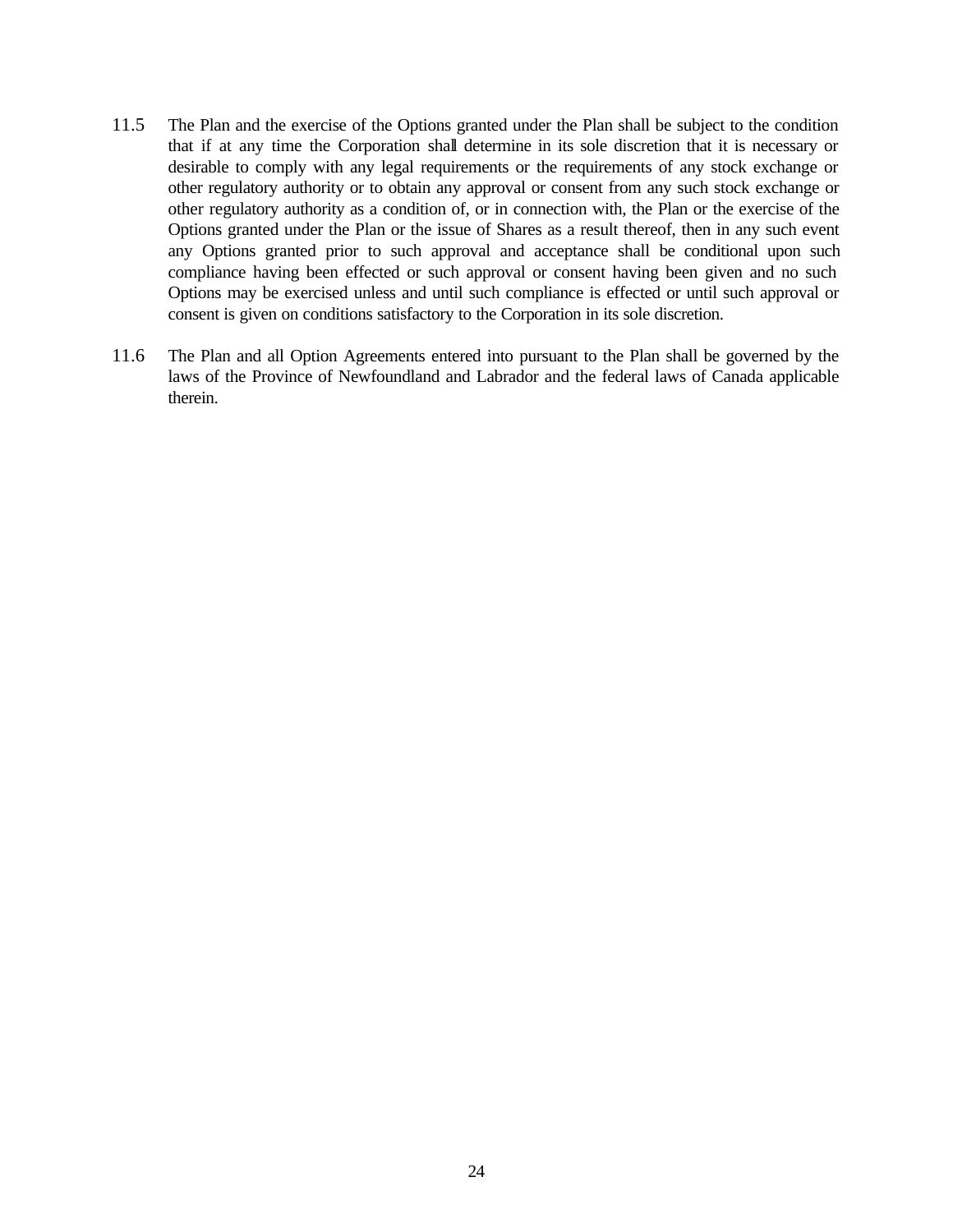## **SCHEDULE B FORTIS INC. STATEMENT OF CORPORATE GOVERNANCE PRACTICES**

 $\overline{\phantom{a}}$ 

| <b>Guideline 1</b><br>Does Fortis Align?<br>Description of Approach | Board should explicitly assume responsibility for stewardship of the<br>corporation<br>Yes<br>The Board exercises responsibility for stewardship of the Corporation by establishing<br>overall policies and standards and monitoring the performance of the Corporation in<br>relation thereto.                                                                                                                                                                                            |
|---------------------------------------------------------------------|--------------------------------------------------------------------------------------------------------------------------------------------------------------------------------------------------------------------------------------------------------------------------------------------------------------------------------------------------------------------------------------------------------------------------------------------------------------------------------------------|
| Guideline 1a                                                        | Board should specifically assume responsibility for the adoption of a strategic<br>planning process                                                                                                                                                                                                                                                                                                                                                                                        |
| Does Fortis Align?<br>Description of Approach                       | Yes<br>There exists in the Corporation, and each of its subsidiaries, a strategic planning<br>process led by management that culminates annually in management's presentation to<br>the Board of a five-year strategic and business plan (the "Business Plan"). Following<br>approval of the Business Plan, the Board meets quarterly to monitor and evolve the<br>strategic plan as required from time to time.                                                                           |
| <b>Guideline 1b</b>                                                 | Board should specifically assume responsibility for the identification of<br>principal business risks, and implementation of risk management systems                                                                                                                                                                                                                                                                                                                                       |
| Does Fortis Align?<br>Description of Approach                       | Yes<br>The Business Plan focuses on the long-term goals of the Corporation, identifies the<br>principal opportunities and business risks confronting the Corporation in pursuit of<br>its goals and sets out the strategies and systems proposed to be employed to<br>capitalize on opportunities and manage risks. The Board engages in an objective and<br>detailed assessment of the Business Plan and requests any changes or additions that<br>the Board considers to be appropriate. |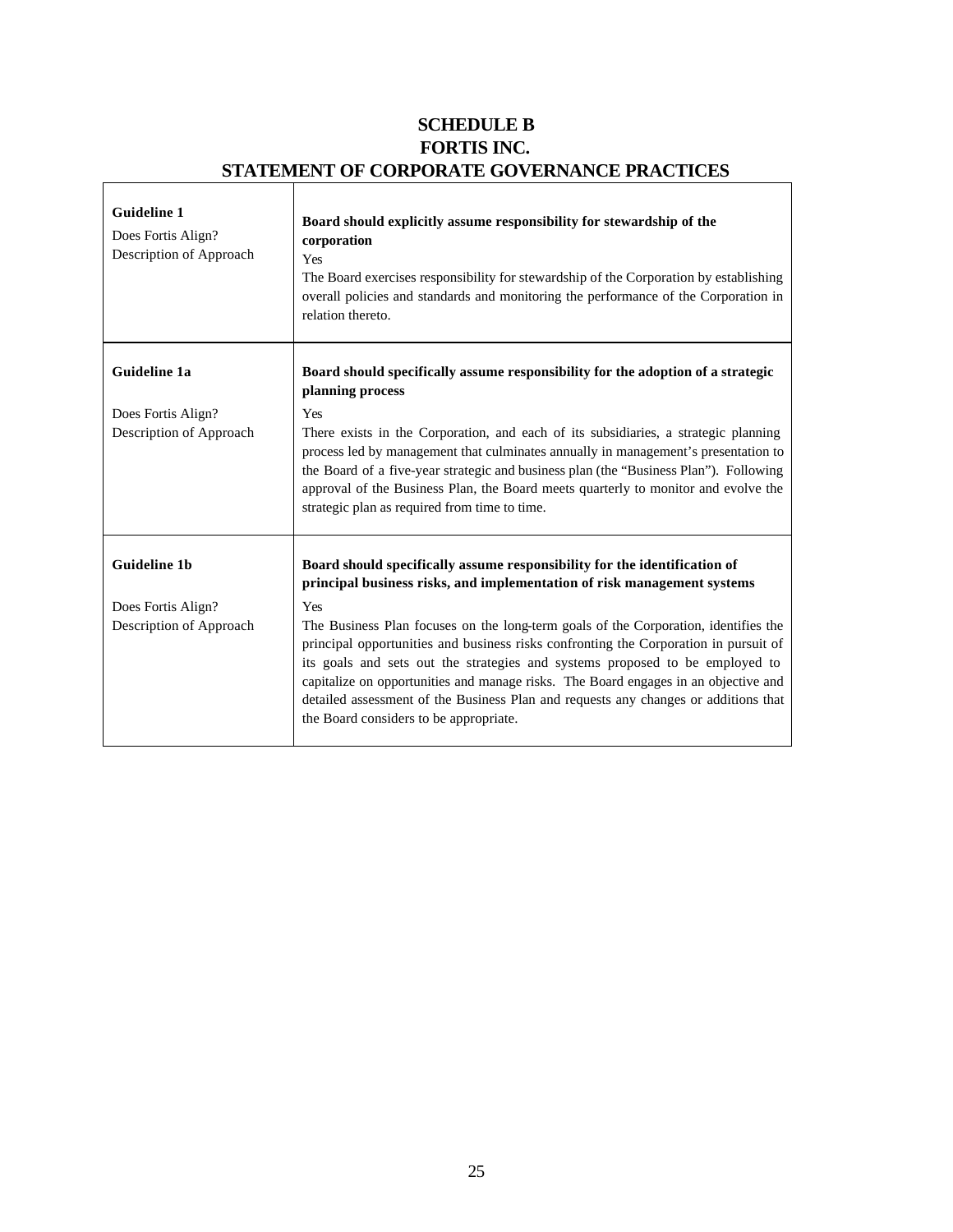| <b>Guideline 1c</b><br>Does Fortis Align?<br>Description of Approach | Board should specifically assume responsibility for succession planning,<br>including appointing, training and monitoring senior management<br>Yes<br>The Governance and Human Resources Committee conducts an annual review of the<br>management resources of the Corporation and its subsidiaries and of the performance<br>and development of the CEO and each senior officer of the Corporation.                                                                                                                                                                                                                                                                                                                                                                                                                                                                                                                                  |
|----------------------------------------------------------------------|---------------------------------------------------------------------------------------------------------------------------------------------------------------------------------------------------------------------------------------------------------------------------------------------------------------------------------------------------------------------------------------------------------------------------------------------------------------------------------------------------------------------------------------------------------------------------------------------------------------------------------------------------------------------------------------------------------------------------------------------------------------------------------------------------------------------------------------------------------------------------------------------------------------------------------------|
| Guideline 1d                                                         | Board should specifically assume responsibility for the communications policy                                                                                                                                                                                                                                                                                                                                                                                                                                                                                                                                                                                                                                                                                                                                                                                                                                                         |
| Does Fortis Align?<br>Description of Approach                        | Yes<br>The Board has approved a policy in respect of continuous disclosure outlining the<br>Corporation's policy for communications between the Corporation, its stakeholders<br>and the public to ensure effective, timely and non-selective disclosure. The Audit<br>Committee reviews the content of the Corporation's major communications to<br>shareholders and the investing public including quarterly reports while the Board<br>reviews the annual report, proxy circular, annual information form and any<br>prospectuses that may be issued. Information is released through mailings to<br>shareholders, news wire services, the general media and on the Corporation's web<br>site. Communication is controlled by limiting disclosures to those made by the CEO,<br>Chief Financial Officer and Manager of Public and Investor Relations who respond to<br>analyst, institutional and individual shareholder inquires. |
| <b>Guideline 1e</b>                                                  | Board should specifically assume responsibility for the integrity of internal<br>control and management information systems                                                                                                                                                                                                                                                                                                                                                                                                                                                                                                                                                                                                                                                                                                                                                                                                           |
| Does Fortis Align?<br>Description of Approach                        | Yes<br>The Board assumes responsibility for the integrity of internal controls and<br>management systems through ovesight by the Audit Committee which meets<br>regularly with the external auditor                                                                                                                                                                                                                                                                                                                                                                                                                                                                                                                                                                                                                                                                                                                                   |
| <b>Guideline 2</b>                                                   | Board should be constituted with a majority of individuals who qualify as<br>unrelated directors                                                                                                                                                                                                                                                                                                                                                                                                                                                                                                                                                                                                                                                                                                                                                                                                                                      |
| Does Fortis Align?<br>Description of Approach                        | Yes<br>At the end of 2001 the Board was composed of eight directors. Only Mr. Marshall is<br>a related director in his capacity as President and CEO of the Corporation.                                                                                                                                                                                                                                                                                                                                                                                                                                                                                                                                                                                                                                                                                                                                                              |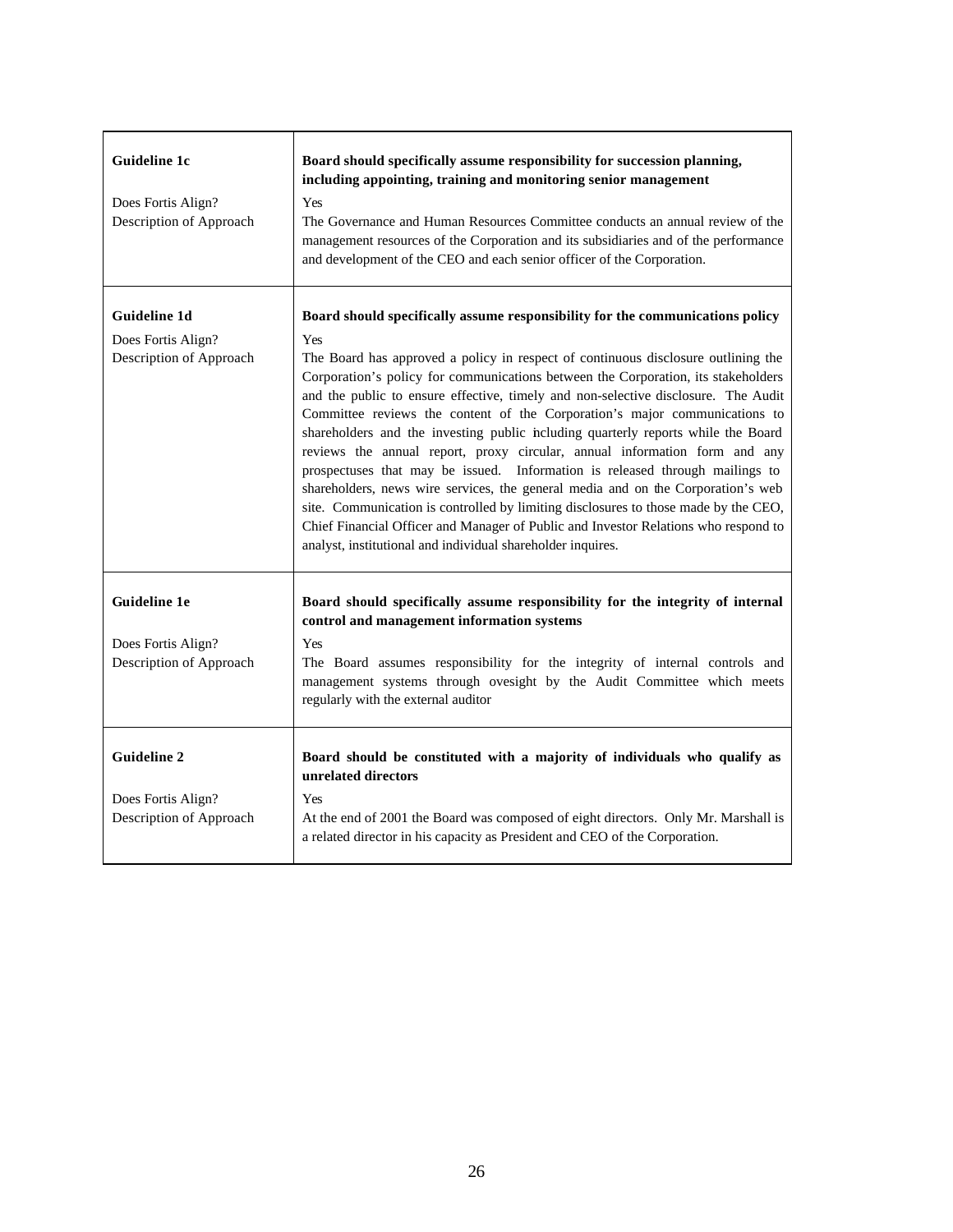| <b>Guideline 3</b>                                                  | Disclose for each director whether he or she is unrelated, and how that<br>conclusion was reached                                                                                                                                                                                                                                                                                                                                                                                                                                                                                                                                                                                                                                                                                                                                                                                                                                                                              |
|---------------------------------------------------------------------|--------------------------------------------------------------------------------------------------------------------------------------------------------------------------------------------------------------------------------------------------------------------------------------------------------------------------------------------------------------------------------------------------------------------------------------------------------------------------------------------------------------------------------------------------------------------------------------------------------------------------------------------------------------------------------------------------------------------------------------------------------------------------------------------------------------------------------------------------------------------------------------------------------------------------------------------------------------------------------|
| Does Fortis Align?<br>Description of Approach                       | Yes<br>Mr. Marshall, President and CEO of the Corporation is not an unrelated director.<br>The Governance and Human Resources Committee conducts an annual review of the<br>composition of the Board and has determined that each director, other than Mr.<br>Marshall, is independent of management, none has any interest, business or other<br>relationship that could, or could reasonably be perceived to, materially interfere with<br>his or her ability to act in the best interests of the Corporation and, none has received<br>remuneration from the Corporation in excess of directors' fees, except for the Chair of<br>the Board who receives pension payments.<br>A.A. Bruneau - unrelated<br>B. Chafe - unrelated<br>D.D. Fry - unrelated<br>$\overline{\phantom{0}}$<br>G.F. Hyland - unrelated<br>$\overline{\phantom{0}}$<br>L.L. Inkpen - unrelated<br>$\overline{\phantom{0}}$<br>J.S. McCallum - unrelated<br>$\overline{a}$<br>R.P. Rideout - unrelated |
| <b>Guideline 4</b><br>Does Fortis Align?<br>Description of Approach | Committee of outside directors responsible for proposing new nominees to the<br>board and assessing directors on ongoing basis<br>Yes<br>The Governance and Human Resources Committee annually identifies director skill<br>and experience needs and oversees a director recruitment search and nomination<br>process leading to recommendations to the Board for consideration and<br>recommendation for election by the shareholders.                                                                                                                                                                                                                                                                                                                                                                                                                                                                                                                                        |
| <b>Guideline 5</b>                                                  | Implement a process for assessing effectiveness of the board as a whole, the<br>committees of the board and the contribution of individual directors                                                                                                                                                                                                                                                                                                                                                                                                                                                                                                                                                                                                                                                                                                                                                                                                                           |
| Does Fortis Align?<br>Description of Approach                       | Yes<br>The Governance and Human Resources Committee is responsible to review, report<br>and make recommendations to the Board regarding a process for assessing the<br>effectiveness of the Board as a whole and of each committee of the Board. It carries<br>out this responsibility through a confidential survey of each director regarding his or<br>her views on the effectiveness of the Board and the Committees and such surveys are<br>considered by the Committee and Chair of the Board. While this review does not<br>currently consider the contribution of individual directors, the Committee believes<br>that it would disclose any concerns relating to an individual director.                                                                                                                                                                                                                                                                              |
| Guideline 6<br>Does Fortis Align?<br>Description of Approach        | Provide an orientation and education program for new recruits to the board<br>Yes<br>Each new recruit to the Board is provided with current and historical data pertaining<br>to the operation of the Board and the Corporation and an assessment of current<br>strategic opportunities and issues facing the Corporation. Meetings are conducted<br>with senior officers of the Corporation and its principal subsidiaries. Board meetings<br>are periodically held at the business locations of the Corporation's subsidiaries<br>affording directors the opportunity to observe its operations and meet employees of                                                                                                                                                                                                                                                                                                                                                        |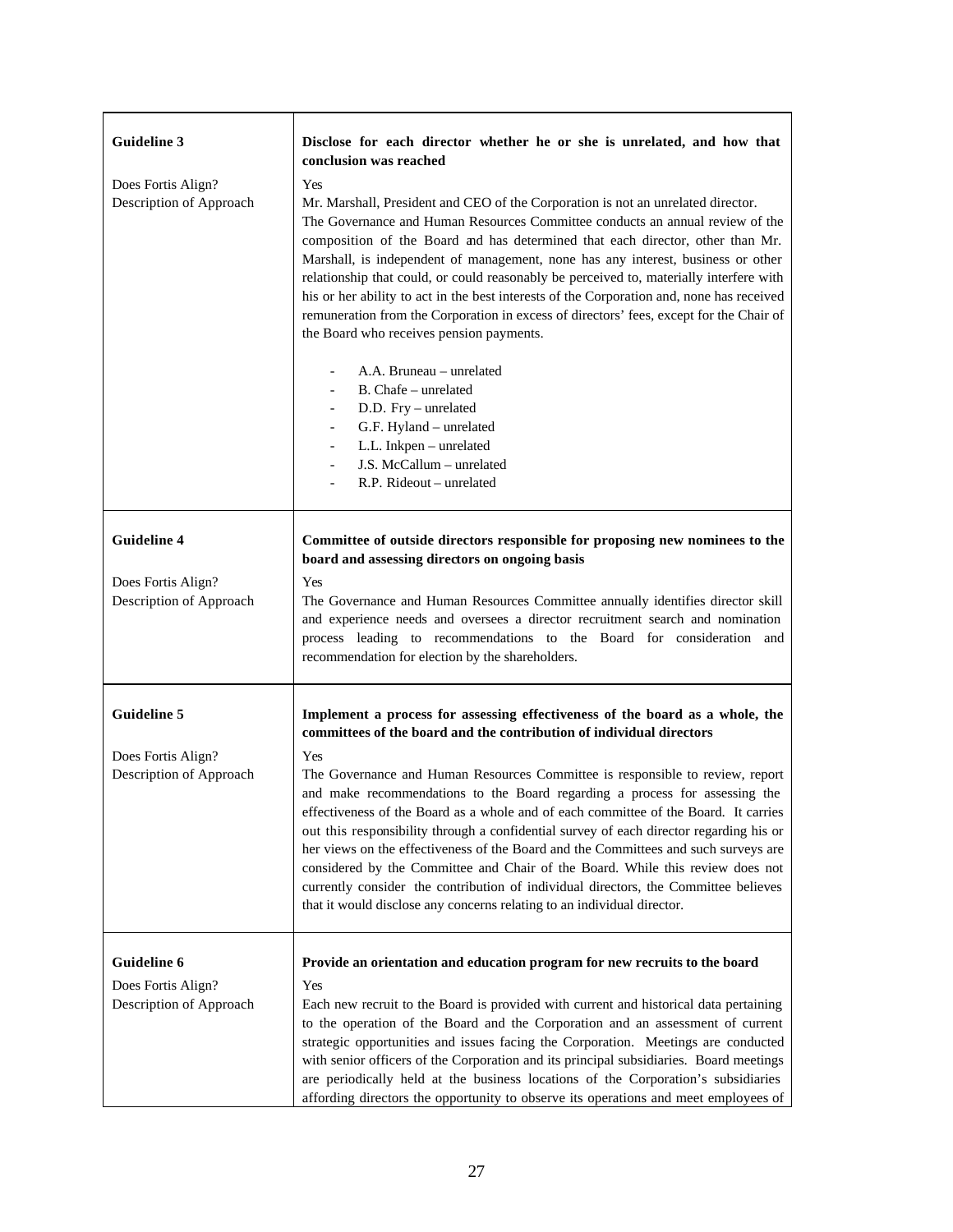|                                                                      | the operating subsidiaries.                                                                                                                                                                                                                                                                                                                                                         |
|----------------------------------------------------------------------|-------------------------------------------------------------------------------------------------------------------------------------------------------------------------------------------------------------------------------------------------------------------------------------------------------------------------------------------------------------------------------------|
| <b>Guideline 7</b><br>Does Fortis Align?<br>Description of Approach  | Examine board size, with a view to reducing the number of directors to<br>facilitate more effective decision making<br>Yes<br>At the end of 2001 the Board was composed of eight directors. This Management<br>Information Circular proposes the nomination of eight directors that is within the size<br>range that the Board considers appropriate for effective decision-making. |
| <b>Guideline 8</b><br>Does Fortis Align?<br>Description of Approach  | Review adequacy and form of compensation of directors<br><b>Yes</b><br>The Governance and Human Resources Committee reviews the compensation of<br>directors on an annual basis in relation to published surveys and private poll of other<br>corporations and recommends adjustments thereto for consideration by the Board.                                                       |
| <b>Guideline 9</b><br>Does Fortis Align?<br>Description of Approach  | Committees should generally be composed of outside directors a majority of<br>whom are unrelated<br>Yes<br>Both the Audit and the Governance and Human Resources Committees are composed<br>of unrelated directors.                                                                                                                                                                 |
| <b>Guideline 10</b><br>Does Fortis Align?<br>Description of Approach | Appoint a committee responsible for corporate governance issues<br>Yes<br>The Governance and Human Resources Committee meets at least semi-annually to<br>consider governance issues in furtherance of its mandate.                                                                                                                                                                 |
| <b>Guideline 11</b><br>Does Fortis Align?<br>Description of Approach | Develop position descriptions for the Board and CEO defining limits and<br>management's responsibilities<br>Yes<br>The Board, with the assistance of the Governance and Human Resources Committee,<br>has developed written position descriptions for the Board, the Chair of the Board and<br>the CEO which are reviewed on an annual basis.                                       |
| <b>Guideline 12</b><br>Does Fortis Align?<br>Description of Approach | Establish procedures to enable independent functioning of the Board<br>Yes<br>The Chair is an unrelated director who is appointed annually by the Board. The<br>Board and each committee have established a policy reserving time immediately prior<br>to the end of each Board and Committee meeting when the Board or Committee meets<br>without management present.              |